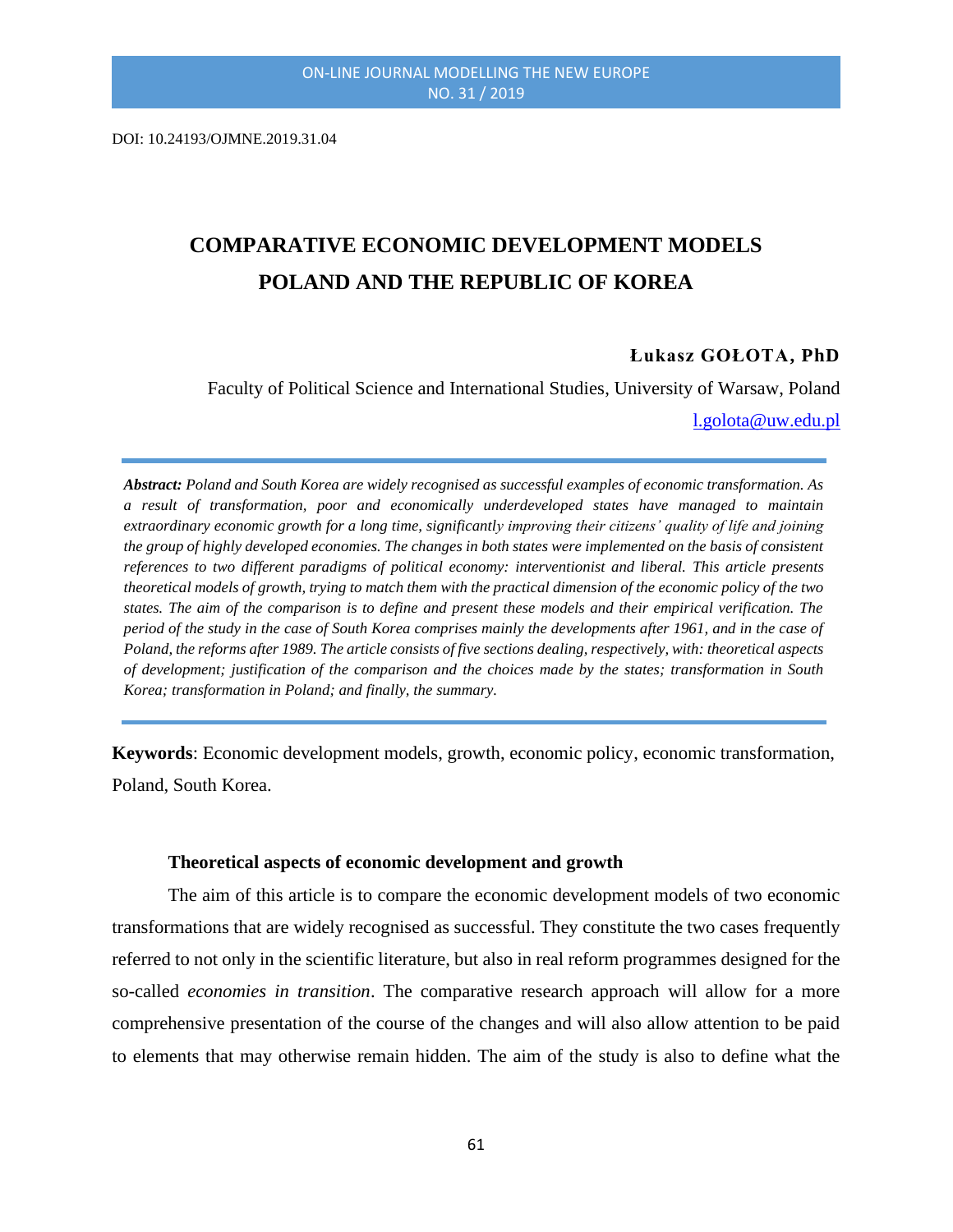developmental models adopted by Poland and South Korea were based on (Cypher and Dietz, 1997).

Since the formation by Xenophon of the term *oikonomics*, the ambition of the majority of economics scholars has been not only to familiarise themselves with its phenomena and laws, but also to formulate principles that might become a universal model for achieving prosperity. By creating principles, formulating recommendations and guidelines, some of them abandoned the positivist narration of scientific research and transformed economics into a more normative science.<sup>1</sup> More or less theoretical, idealistic or materialistic, utopian or scientific visions of development laws were created. Some of them have been very strictly verified and evaluated by history. The empirically verifiable cases seem to be more valuable. Representatives of this principles-focussed approach are represented in nearly all eras— Xenophobe, Aristotle, Saint Thomas, J.B. Colbert, T. Mun, A. Smith, D. Ricardo, J.S. Mill, K. Marx, L. V. Mises, J.M. Keynes, J. V. Hayek, J. Willamson, J. Stiglitz and many others.

The starting point for this study will be the question regarding the definition of the development model, understood as a set of economic assumptions based on a coherent economic paradigm. These models do not involve just economics, that is, their area of influence goes far beyond the boundaries of economics. Their implementation has brought specific results: higher than average economic growth, an increase in standard of living, changes in the structure of national income production, profound social and even cultural transformations.

Navigating the theoretical forms of growth should begin with a direct reference to the theory of development, which assumes that less developed countries differ from developed countries. They are different and should be treated differently. Thanks to this statement by Robert Gilpin, one may set the hypothesis that while neoclassical (neoliberal) principles work well in highly developed economies, specific conditions in developing countries make them inapplicable (Gilpin, 2001, p 307).

What is more, countries that have undergone industrialisation processes earlier, using the 'Advantage of competition's backwardness', were able to exploit production and purchase factors more effectively, which gave them a significant advantage and experience. Currently, developing

<sup>&</sup>lt;sup>1</sup> Such an approach is found in the works of most of the representatives of the classical school in economics, including A. Smith, D. Ricardo, R. Maltus, J.B.Say, J. S. Mill. The aim of their dissertations is not only to present the laws of economics, but to formulate the principles of economic policy for governments.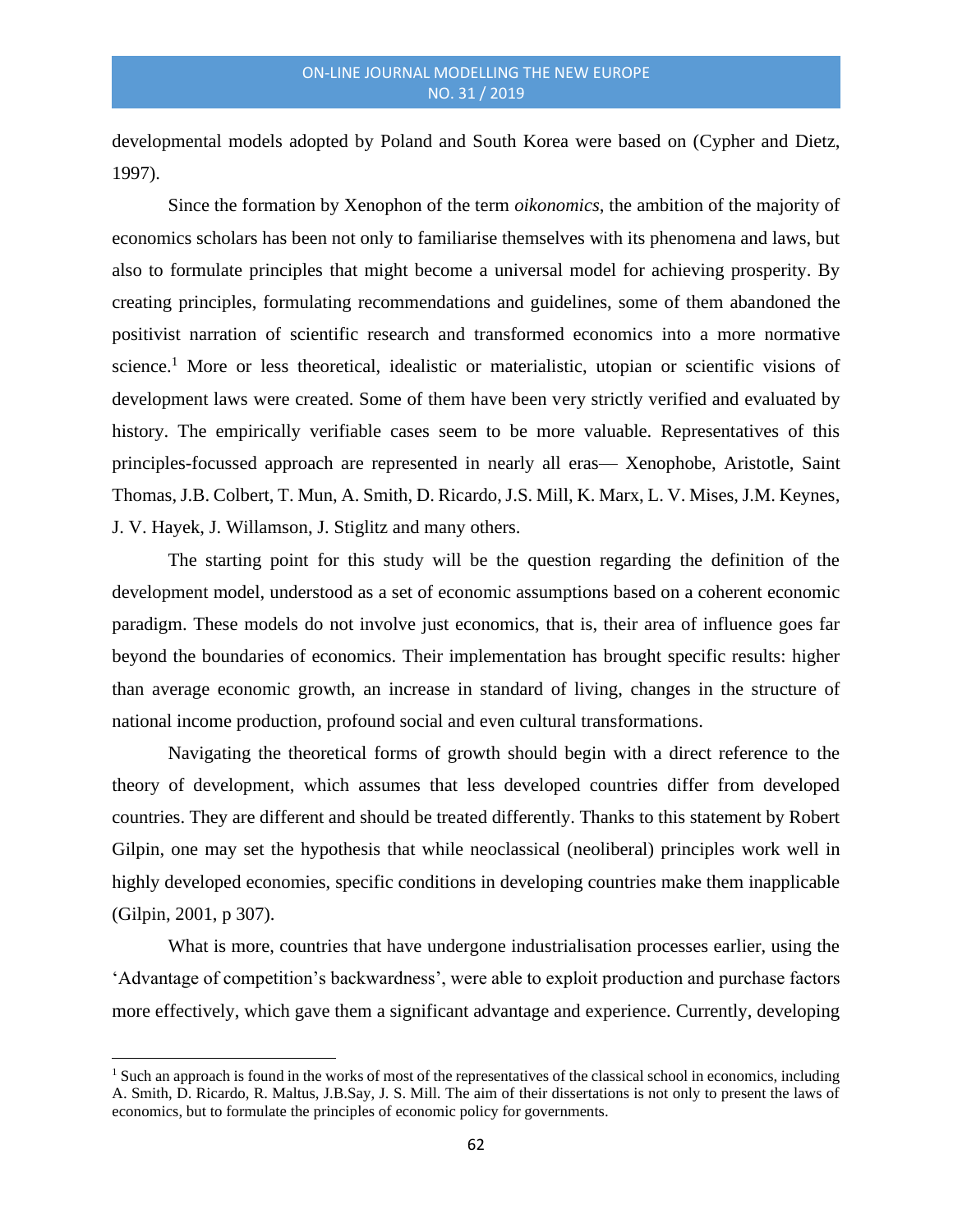countries operate in the international environment with very strong competition and have no chance to catch up with the developed countries without state intervention (Gerschenkron, 1962). Raul Prebisch,<sup>2</sup> UNCTAD and Economic Commission for Latin America expert, argued that in such conditions, developing countries should build economic structures behind the high wall of customs protection (Gilpin, 2001, p 308).

Gunnar Myrdal also drew attention to the impossibility of self-reliant escape from the closed economic circle of poverty. He explains that poor countries have low levels of savings, which translate into low capital expenditure.This means that their enterprises do not have the resources necessary for development and cannot compete, thus remaining out of the international market— which pushes the country into poverty and even lower savings rate (Myrdal, 1957). Only state institutions— not market mechanisms— allow poor countries to break free from this circle. This theory was also presented as the 'Big Push' strategy by Paul Rosenstein-Rodan (1943). Robert Wade used the term 'governed market' to illustrate economic mechanisms based on the theory of development in developed countries (Wade, 2003).

The essence of the model based on the theory of development boils down to the recognition that the market mechanisms themselves, in conditions of economic underdevelopment, will not ensure effective allocation of production factors. Only state intervention in the form of industrial policies, including trade policies, will allow elimination of economic dysfunctions and generate positive incentives within the economy (Wziątek-Kubiak, 1996, pp. 106, 107). This is the interventionist model. Its essence is the recognition of the necessity of state participation in the economy and in the international market—recognition of the legitimacy of protecting national markets. It aims at mitigating the effects of liberalisation for low-competitive domestic production, reducing the distorting impact of the international environment and giving time to adapt production branches to the global level. In contrast to the liberal approach which allows shock therapy, protectionist policy is of a long-term nature Wziątek-Kubiak, 1996, p. 108).

Liberalism, in turn, embodies the belief of the classical school in the concept of the invisible hand of the market, the private initiative of the Austrian school or the positive effect of

<sup>2</sup> See A. Wróbel (2005) *Paula Prebischa wizja gospodarki światowej i jego rola w rozwoju teorii wymiany międzynarodowej* (Paul Prebisch's vision of the global economy and its role in the development of international exchange theory). In: R. Kuźniar (eds.) *Porządek międzynarodowy u progu XXI wieku. Wizje, koncepcje, paradygmaty*  (*International order at the beginning of the 21st century—Visions, concepts, paradigms*), Uniwersytet Warzawski, Warszawa.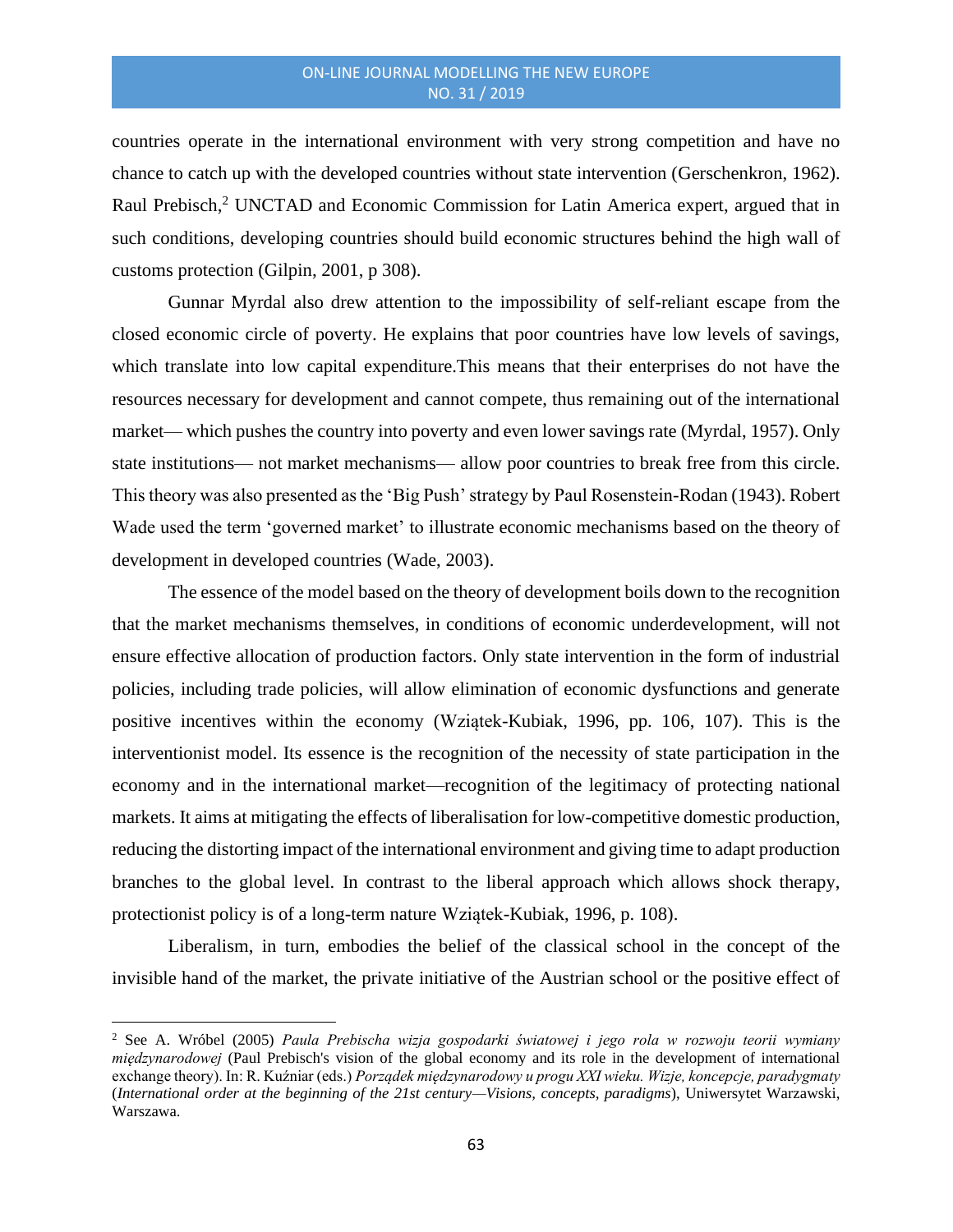Schumpeter's creative destruction.<sup>3</sup> It is based on the neoclassical price theory, standard macroeconomics and the concept of *homo oeconomicus* (Piątek and Szarzec, 2008)*.* In the international dimension, it is in the nature of liberalism to pursue trade policies based on the promotion of exports, and not the anti-import or autarkic policies.

It should be remembered that the creators of the Washington consensus —the symbol of neoliberalism —considered their programme to be fully universal, that is, one that was effective in any place and time. The degree of development of a state, its social capital or cultural circle to which it belonged were not considered of significance. Apologists of neoliberalism recommended, sometimes even enforced, the application of its principles at every opportunity. Changes in Korea, on the other hand, were of deterministic nature as existing conditions were taken into account current needs and real opportunities (Gołota, 2016). Liberalism allows evolutionary, natural changes in the institutions of the capitalist market and includes opposition to the 'constructivist' reforms introduced by a state, which distort natural economic processes. In the methodological dimension, the liberal paradigm tries to explain the economic reality with the aid of abstract models popularised by Paul Samuelson in his work *Foundations of Economic Analysis* (Samuelson, 1983)*.* This methodological shift from descriptive research to a very formal one has undermined interest in the theory of development. In times of growing interest in mathematical and formal methods, it could not be presented in the form of abstract modelling (Krugman, 1995).

It is also useful at this stage to refer briefly to the postulates regarding the method of introducing changes: that is, the theory of shock therapy (usually associated with neoliberalism) and gradualist therapy (associated with systematic state activity in the economy). The first one assumes that the broadest possible, comprehensive reform effort must be undertaken within the shortest possible time as the political mandate for its implementation, may quickly dwindle as a result of social unrest. It should be noted that partial reforms in socialist countries did not bring any results, so it may be that only 'shock' solutions show results. An example is price liberalisation in Poland, which without any institutional, legal, or regulatory changes would not make sense.

<sup>3</sup> Ben Slay (1993) The Dilemmas of Economic Liberalism in Poland, *Europe-Asia Studies*, No.2, p. 238. Joseph Schumpeter observed that the emergence of new, innovative enterprises is usually accompanied by the collapse of older and more traditional ones.This process sustains economic development and is a positive phenomenon (creative destruction). An example can be Xerox (photocopiers) or Polaroid (cameras) which, after the technological revolution in their industry, stopped developing and were consumed by competition.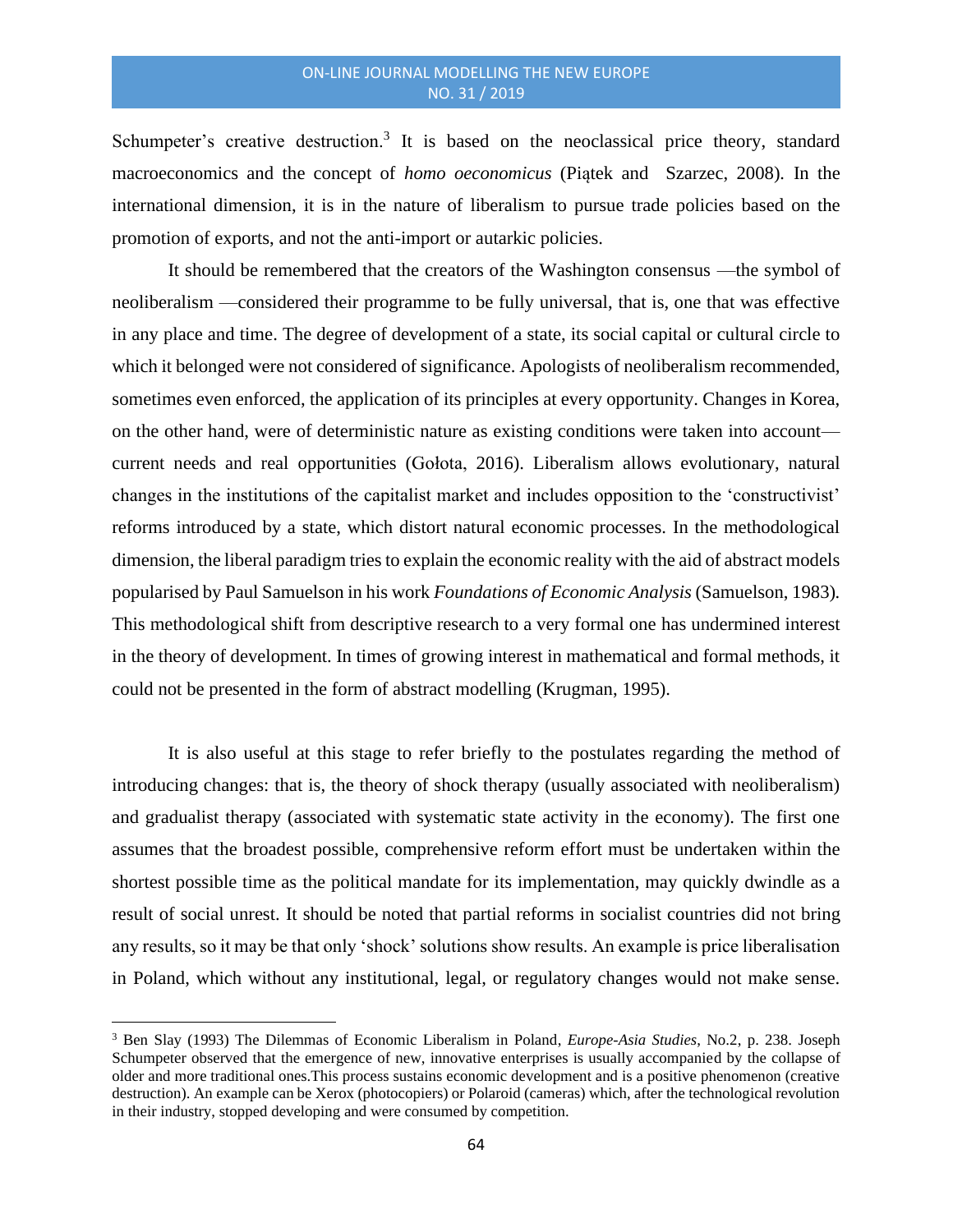Therefore, the change should be radical, carried out at once, and at the beginning of the transformation (Jarmołowicz and Piątek, 2016). The second method assumes the changes are amortised over time.

It is in this case that the policy of creating industry 'from scratch'—which, in the conditions of global competition, would not have a chance of success—is important. This issue was first noticed in the 19<sup>th</sup> century in the theory of trade by John Stuart Mill (1959, p. 749), who allowed the possibility of protection in the cases of, as he called it, the 'infant industry'*.* He thus opposed the achievements of the classical school in the area of international exchange. He recognised that the entry barrier for new players in the market, in the conditions of the liberal economic order, dominated by huge players, would be impossible to overcome.<sup>4</sup>

The recognition of the role of trade in the transformation process is crucial. In fact, a since David Ricardo's theory of comparative advantage, international trade has been perceived as an instrument of economic development (Ricardo, 2004). Although the naive belief in equal distribution of benefits in the course of trade exchange was abandoned (Gołota, 2016), trade is still widely recognised as an instrument conducive to economic development. The best example of that is the universality of the WTO system and the universality of free trade agreements (currently 445 RTA – *Regional Trade Agreements* –notifications have been sent to WTO).<sup>5</sup> The same refers to the international flow of investments, which is widely recognised as having a positive impact on economic development (Weidenbaum, 1969). The trade-based approach will therefore be a litmus test in determining the relevant theory—neoliberalism or interventionism.

The interest in the mechanisms of achieving growth led to the formation of (political) development economics as a separate branch of economics. Researchers in this area are also classified on the basis of two basic issues: the impact of external factors on economic development and the role of the state in the economy (O'Brien, M. Williams, 2013, p. 223). Walt Rostow (1960), in his book *The Stages of Economic Growth,* indicates that each society, regardless of the environment, undergoes the same stages of development. Thus, following the solutions provided by developed economies will allow faster development (modernisation theory). Yet, researchers such as Theotonito Dos Santos (1970), Andre Frank (1967) and Samir Amin (1976) argue that

<sup>4</sup> For example, it seems impossible to create a Polish car in the current conditions of global competition without state support.

<sup>5</sup> [https://www.wto.org/english/tratop\\_e/region\\_e/regfac\\_e.htm](https://www.wto.org/english/tratop_e/region_e/regfac_e.htm) [accessed 28.11.2017].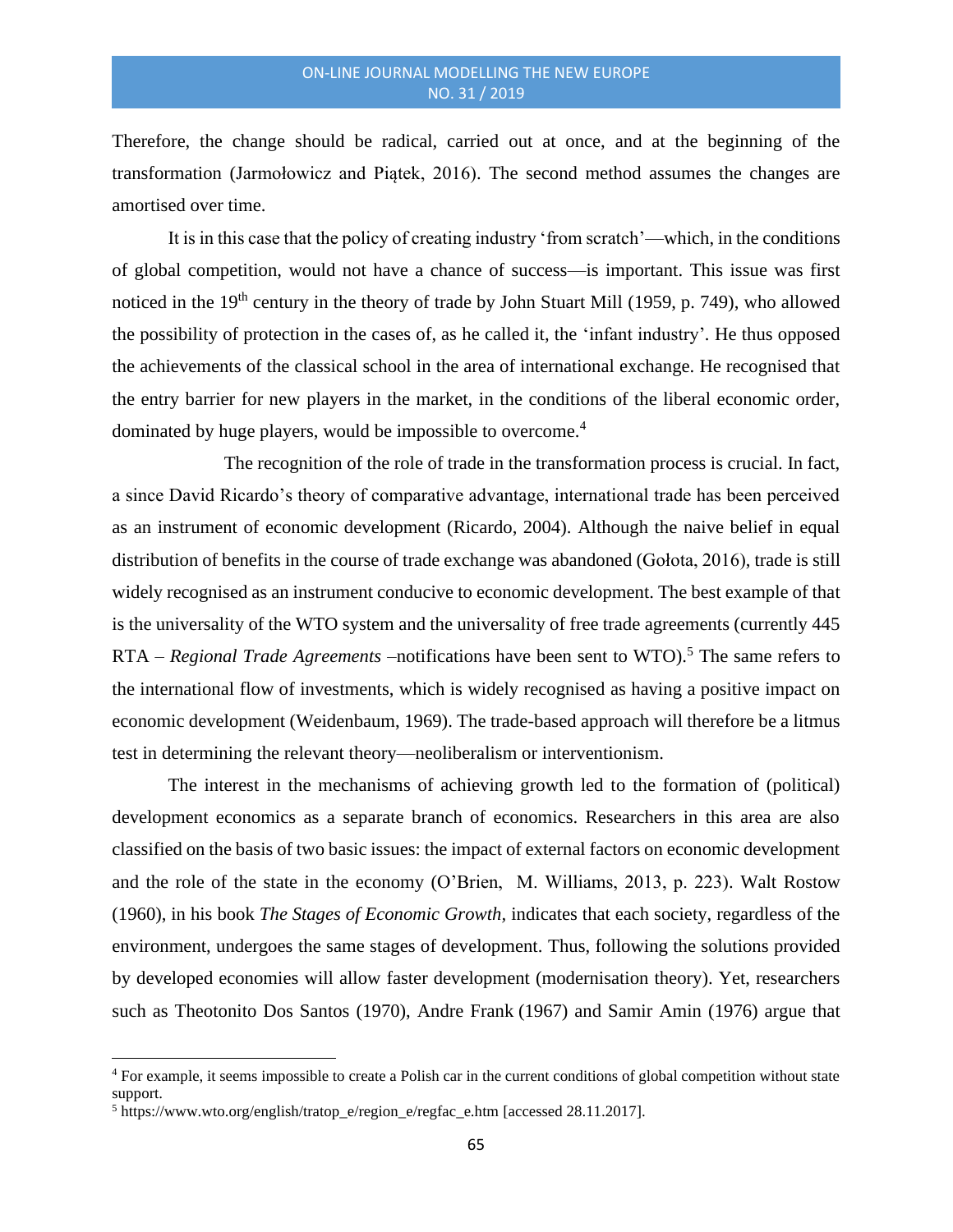development differences have arisen as a result of external factors: mutual influence and often economic exploitation. In their opinion, development disparities would not have appeared without the global capitalist system. Thus, they emphasise the dominance of external factors.

The theories about economic growth discussed here have certain overlapping features and others that are exclusive to each. The purpose of Table 1 is to enable partial categorization.

| <b>Indicator</b>            | <b>Approach 1</b>        | <b>Approach 2</b>           |
|-----------------------------|--------------------------|-----------------------------|
| <b>Time</b>                 | Shock therapy            | Gradualism                  |
| <b>Internal/external</b>    | Modernisation theory     | Interdependence             |
| factors' influence          | (repeatable)<br>internal | theory                      |
|                             | evolution,)              | (the influence of the       |
|                             |                          | environment, the ability to |
|                             |                          | shape)                      |
| <b>Conditions (level of</b> | Structural approach      | Deterministic               |
| development, culture etc.)  | (do not have impact)     | approach                    |
|                             |                          | (have impact)               |
| in<br>States'<br>role       | Liberalism               | Interventionism             |
| economy                     |                          |                             |
| <b>Approach to trade</b>    | Free trade               | Protectionism               |
|                             |                          | infant<br>(including)       |
|                             |                          | industry)                   |

*Table 1: Selected opposing approaches in development economics. Own study.*

In relation to the structuralism/determinism division, the case of Korea was also of interest to Daron Acemoglu and James Robinson. They wondered why, despite the geographical, cultural and religious similarities, following the division in 1953, there occurred huge disparities in development. The two scholars recognise the interdependence of economic and political institutions as the key factor (Acemoglu, 2008). The publication of Joseph Stiglitz and Brad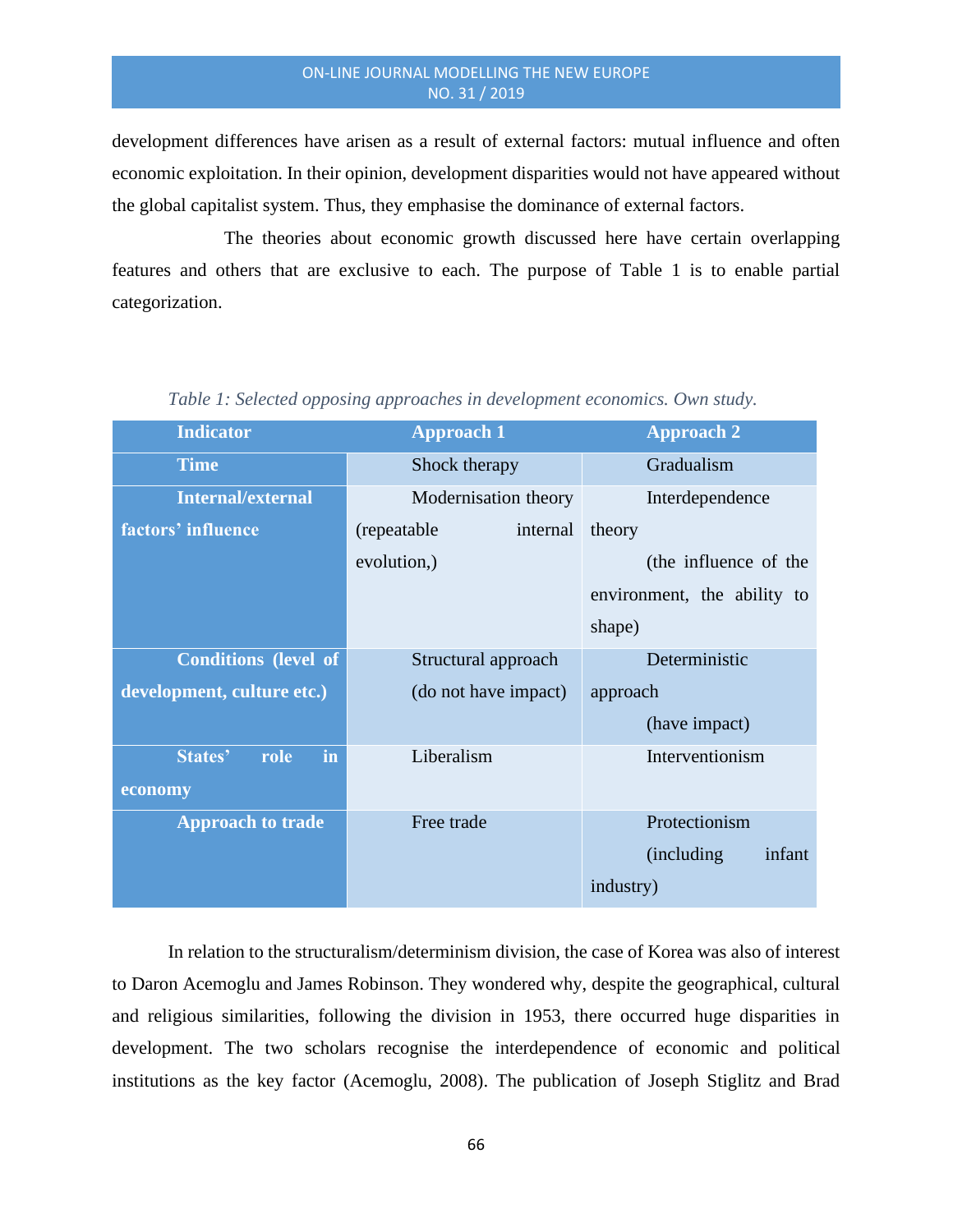Greenwald (2015) sheds some light on Korea's development —the differences in the standard of living between countries are no longer determined by the differences in capital accumulation, but in technology and knowledge. On the one hand, they invoke examples of state policy in the field of trade and industry that can help create a learning society developing new technologies. On the other hand, they mention those which may delay the process of 'learning' (e.g., badly created system of intellectual property protection). They criticise state policies, especially those related to the neoliberal doctrine, proving that certain kinds of policies make it difficult for countries to acquire knowledge.

The dissertation of Jagdish Bhagwati and Arvind Panagariya (2013), using examples of transformation in India, promotes the importance of the liberalisation processes for economic development (including reference to the neoliberal model) and calls for further reforms, presenting solutions adopted in India as a model for other countries.<sup>6</sup>

Dani Rodrik (2015), recognizing that economic models treat economics as a science, warns against their uncritical referencing and use. He explains that models explain only a fraction of reality, and their proper selection depends on the circumstances. Therefore, they represent the deterministic attitude.

Bearing in mind the historical and contemporary debate on development theories, it is worth asking a few questions: Why have Poland and South Korea been selected and compared? In view of the differences between them, is such a comparison justified? Have any of the models shown more effective applications?

#### **Poland and South Korea—justification for the comparison**

Examples of economic transformation of Poland and South Korea are very symptomatic of the theoretical developmental models on which they were based. Although both models are based on similar values and economic assumptions (free market, private ownership), there is an essential difference between them —the role of the state in the allocation of production factors. The transformation processes carried out are, therefore, representative for the economic paradigms on which they were founded.

<sup>6</sup>On the socio-economic reforms in India, see: J. Zajączkowski, J. Schöttli, M. Thapa (2016) *India in the Contemporary World: Polity, Economy and International Relations*, New Delhi.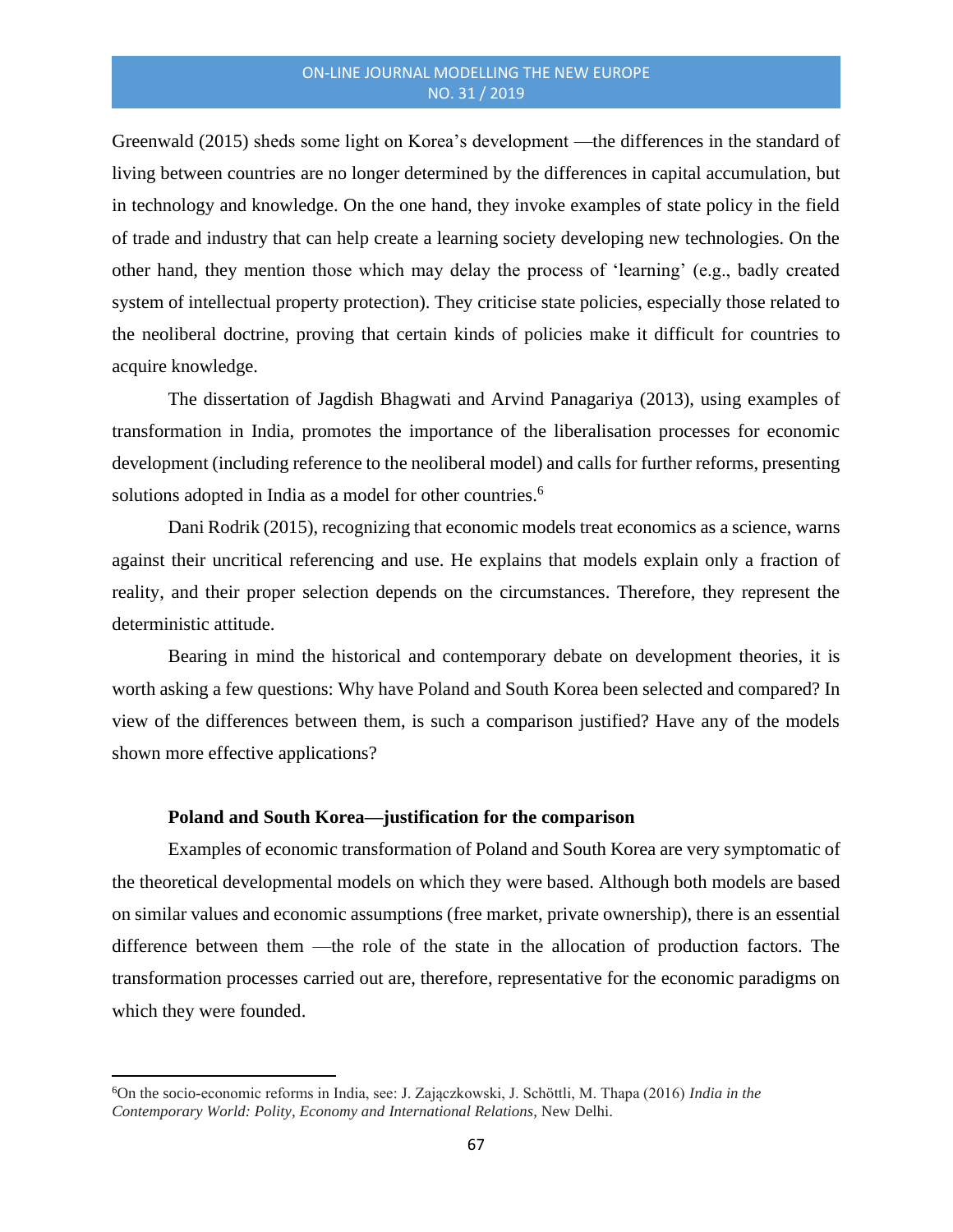In the case of Poland, there was a liberal model (market-capitalism), whose program document is the Washington Consensus. The (neo)liberal economic doctrine stems from the principles of classical economics, the views of neoclassical economists and the assumptions of the Chicago school of monetarism presented by John Williamson (1990) in the form of the famous 10 points. This is a structural approach, referring predominantly to the theory of modernisation and shock therapy.

In the case of Korea, reference should be made to the *theory of development state,<sup>7</sup>* identified with the term *state capitalism* (Johnson, 1982)*,* in which the central role of the state in the development processes (interventionism) is assumed. In the case of Asian countries, the terms 'South Consensus' or the 'East Asian model' are also used. This approach is based on the deterministic attitude. The best known economic interpretations of Asian models examined with the application of the *developmental state* concept include those by Alice Amsden (1989) and Robert Wade (1990).

First, one should note the basic differences between Poland and South Korea. While the subject of analysis in Korea constitutes the 'idea' of development taking place in post-war conditions, in the case of Poland, there is a systemic transformation involving a historical departure from the model of a centrally planned socialist economy to capitalist free market solutions. Second, the development of both countries happened during different historical periods. While the Korean economy was developing in the conditions of the Cold War and economic disintegration, Poland shaped its development in the conditions of dynamic globalisation, unprecedented economic liberalisation and advanced integration processes. The period of Korean prosperity coincides with historical events that have had an impact on the economy, such as the normalisation of relations with Japan or American economic aid.

Third, it should be remembered that the Korean transformation has been taking place since 1961; meanwhile, Poland has been building its prosperity based on new ideas since 1989 only. So, Korea is almost 30 years ahead of Poland. This is particularly important from the point of view of high-tech solutions being implemented by Korean industry, which development has happened in the last period of the Korean transformation and is practically contemporary to us. In the case of

 $<sup>7</sup>$  In this system development is based not only on market forces, but there is also considerable state involvement in</sup> the economy.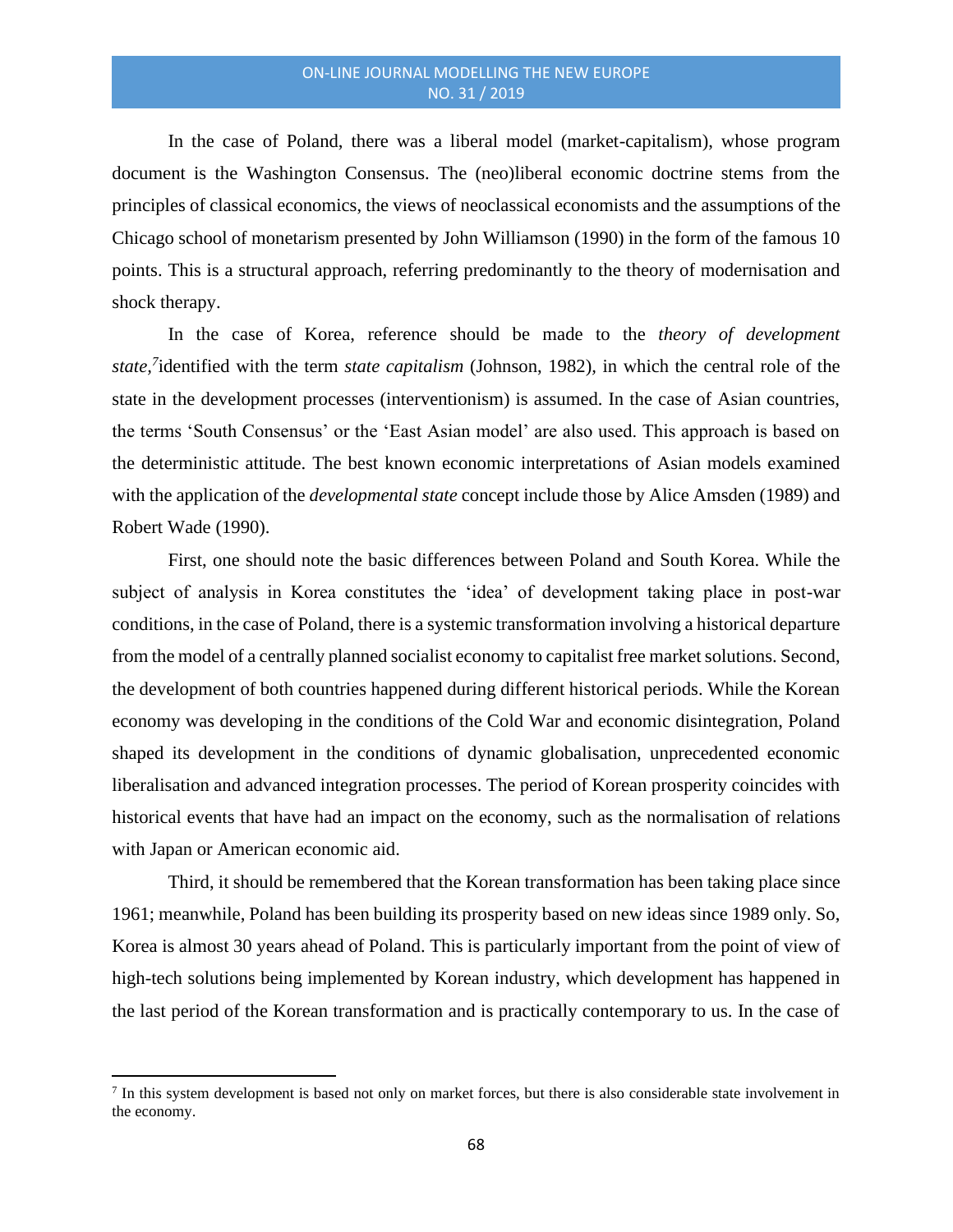Poland, this phase has not yet been reached. In Poland, over time, the doctrinal neoliberal approach was abandoned in favour of the adaptation policy, which reflected a more pragmatic character. In Korea, the study observes changes over a longer period of time (gradualism). For Poland, the study focuses on explaining the transformation itself (shock therapy). The economic processes that followed were a derivative of it, and politicians did not have much influence.

Fourth, both countries are very different culturally, which has a fundamental impact on social relations, the concept of the individual, as well as the role of the state in the economy. European liberalism, utilitarianism and formal egalitarianism should be contrasted against Asian hierarchy and collectivist values. For Europeans, the behaviour of Koreans during the 1997 crisis —giving their private gold to the central bank to save the national currency —is not understandable.<sup>8</sup> The occurrence of such a phenomenon in the Western cultural scenario seems almost impossible.

Fifth, the changes in Korea were carried out under the conditions of the autocratic political system created by General Park. Meanwhile, the Polish economy was being reformed in the period of full democratisation. This is of key importance for politicians (constantly striving for public support) making economic decisions.

The question that arises is whether it is even possible to compare such vastly divergent countries. To answer it the common elements in the development of the two countries need to be identified: Firstly, they have both grown from situations of widespread poverty to highly developed economies. Both started with initial capital (experience, technology, lack of accumulated capital), had a similar production structure (primarily agricultural), and had a similar population potential. Both Poland and Korea experienced periods of partitions/occupation and wars in various historical periods.

Secondly, bearing in mind the above reservations, we may formulate the hypothesis that the examples of these two countries are not only characteristic of two developmental visions, but allow their empirical verification, and analysis of their merits and weaknesses. Eliminating the variables that distort the study will allow for obtaining a clear picture and for drawing conclusions.

<sup>8</sup>See *Koreans give up their gold to help their country,* BBC News 14 January 1998, [Online] Available from: <http://news.bbc.co.uk/2/hi/world/analysis/47496.stm> [accessed 28.11.2017].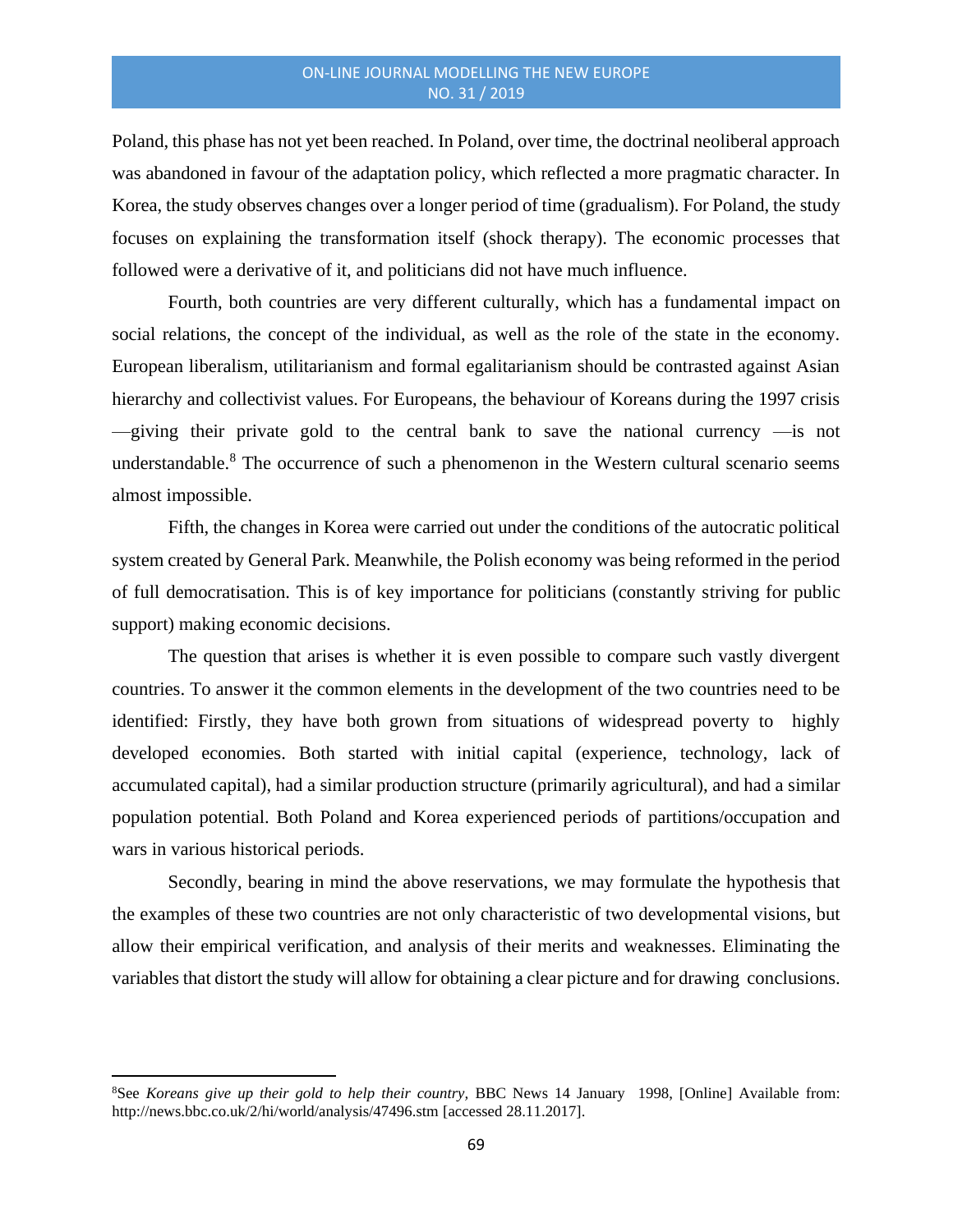#### **Economic Transformation of the Republic of Korea**

The great economic transformation of the 1960s took place as a direct result of the conditions of a quite well-developed agricultural sector (i.e. after the first phase of the economic revolution) and can be understood in the context of Korea's own history. As Kenneth Kang and Vijaya Ramachandran argue, presenting the development of Korea as a great post-war phenomenon of the 1960s and 1970s is an incomplete approach, because the development would not have taken place if not for the conditions created by investments in the agricultural sector dating back to the time of Japanese colonisation (1910–1940). According to the plans of imperial Japan, Korea was to remain an integral part of the empire. Shortages in the agri-food market (resulting, for instance, in the unrest among residents in Japanese cities in 1918) convinced the Japanese of the need to make necessary investments in the agricultural sector in its overseas territories.

The Rice Production Development Program in Korea included construction of irrigation systems, increasing the areas of rice cultivation and introduction of fertilisers. The areas of cultivation covered by irrigation increased 16 times and agricultural production in 1928–1937 increased by 40%. Investment in agriculture was accompanied by the construction of transport infrastructure and the entire programme was considered successful (Kang and. Ramachandran, 1999). Thus, the foundation of an efficient, agronomic production system was created.

However, after the civil war in the early 1960s, South Korea belonged to the group of the poorest countries in the world, where the gross income per capita was USD 80 (Clifford, 1998, p.9). The most important production sector was agriculture. This country, destroyed by military actions of World War II and the devastating civil war, was at times entirely dependent on international humanitarian aid. Then in 1961, the military coup d'état by General Park Chung-hee (1917–1979) took place. The new leader of Korea was characterised by unusual pragmatism. He did not hesitate to rebuild diplomatic relations with the hated enemy—Japan—in order to raise capital after reducing US aid during the Kennedy presidency.

Japan willingly responded to Park's gesture by awarding large loans (USD 800 million) and transferring some of its production activity to Korea (Kightley, 2013, p. 81). It was also ready to send Korean soldiers during the Vietnam War in order to gain new contracts and markets. South Vietnam was initially the largest recipient of Korean heavy industry products. Thanks to the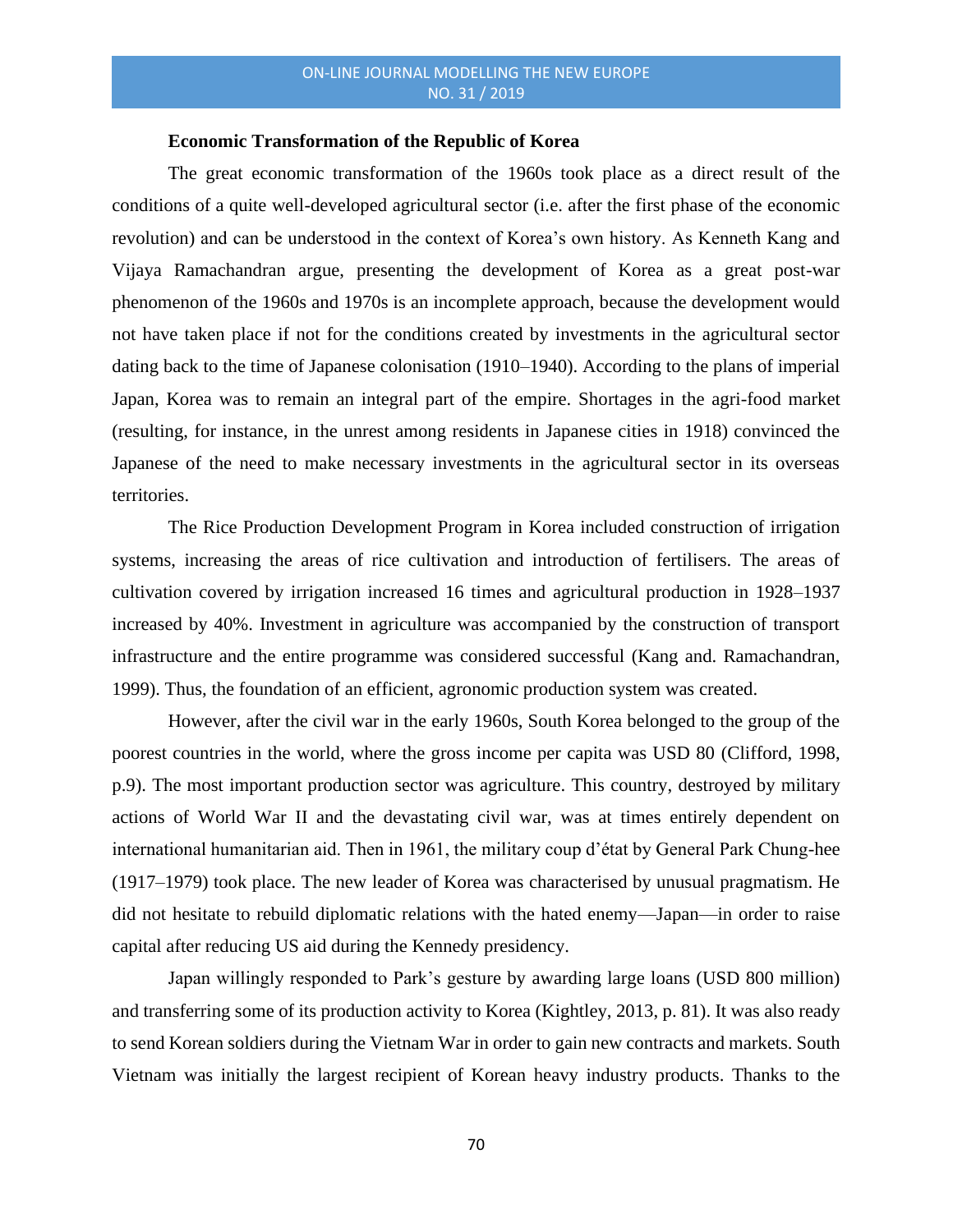involvement in French Indo-China, Koreans also gained wider access to the American market, from which they effectively benefited.

The Korean model fits into the wider context of economic changes known as the East Asian model. The transformation process shows many similarities with the experience of Japan and Taiwan. The common features of this model include: high investment ratio, low share of the public sector, supporting export, creating conditions for strong competition in the labour market (minimised role of pro-employee institutions), state intervention in selected areas (active and invasive economic policy) (Kuznets, 1988, p. 17). The size of the state sector is not directly related to economic growth, but is indirectly linked with governmental expenditure and investment. Korean economic development was based on increasing industrial production designated for export and improving the financial situation of farmers (Chung-yum, 2011, p. 187). It all began in the early 1960s with simple, imported assembly lines. Initially, Korean industrial products and processes were imitations of their Japanese equivalents.

The pro-export policy was adopted in the mid-1960s as the main economic strategy and consistently implemented over the next decades. It was characterised by a number of factors: protectionism, anti-import policy, subsidising exporters and state aid (creation of investment areas for enterprises to undertake export activities).

The export policy allowed businesses to obtain foreign currencies, while the competition on the international market led to continuous work on improving quality. Import was allowed, but only if it aided further export. Export production enabled economies of scale, which would have been impossible in the case of production solely for the internal market, as well as development of technology and the ability to compete in the international market (Keesing, 1967). Initially, this policy caused many inconveniences. Car prices in Korea rose so high that they were double those that prevailed abroad (Lee, 2011). Today, Korea holds the fifth place in the world in car production.

The promotion of Korean products abroad took on the form of a systematic process, which included full state support— trade missions, service, contacts. The foreign exchange policy aimed at increasing exporters' income and was thus also an export-oriented instrument (Kuznets, 1988, p. 30). Increasing revenues through exports allowed for well imports and increased the creditinvestment capacity, which in turn, contributed to the increase in production (Kuznets, 1985, pp. 62-32).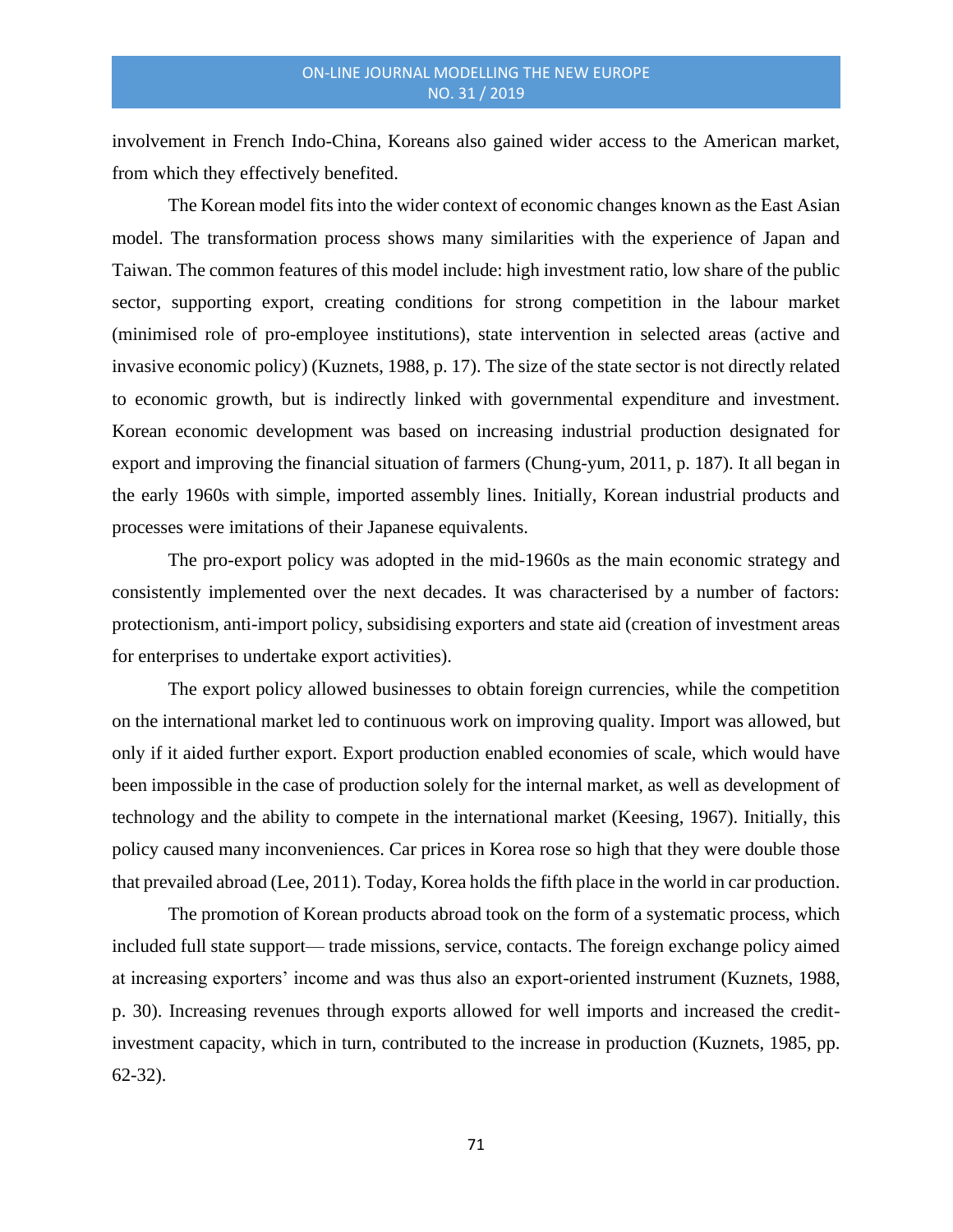However, the development of Korea would not be possible without FDI.<sup>9</sup> The Korean government's approach to creating an investment space available for foreign companies was extremely selective. Investments in sectors manufacturing mass products for the internal market were blocked. Only those investors were accepted who allowed for acquisition of technologies, processes and management culture. The desired legal form of the foreign investor's presence in Korea was a joint venture, which meant that in each case, a Korean partner who could not only participate in the management, but would eventually take over control of the technology, was involved.

The economic transformation caused the share of agriculture in the Korean GNP to fall from 37.5% to 3.5% (Mahlich and Pascha, 2012), p. 65). Park Chung Hee introduced an economic policy in opposition to the free market: numerous subsidies, planning, strong administrative interventionism in the production process, market protection and nationalisation of banks. Out of the three Asian tigers—Japan, Taiwan and Korea—the third one is considered the economy with the most extensive interventionism (Kuznets, 1988, p. 32). According to Peter Evans (1985, pp. 85-86), the efficient administrative apparatus could be more important than even raw materials or capital.

The financial sector was the key to making an effective impact on the market. The nationalised banking sector became the basic tool for controlling private entities involved in Korean industrial development (Kightley, 2013). Special investment financing instruments were established, such as the National Investment Fund in 1973 and institutions supporting export such as the Korea Trade Promotion Corporation (1962), public-private associations—Korea International Trade Association (1969), Export Information Centre and the Export Idea Bank. The state also controlled Chaebols— huge trans-sectoral enterprises managed mainly by their founding families— by providing them access to attractive financial instruments.<sup>10</sup>

The 1993 World Bank Report was planned as a study of the theory of development, but became instead the weapon of neoliberal orthodoxy, according to which the central role of the free

 $9$  FDI – foreign direct investment.

<sup>&</sup>lt;sup>10</sup> Chaebols are regarded almost a symbol of the Korean economic system. In the past, they were derived from small, private enterprises. Thanks to the government's policy (loans, subsidies, economic planning), they have gained even greater significance in the Korean economy. They have now taken the form of large conglomerates. Chaebols constitute a closed production structure, avoiding external subcontracting. Within the framework of the consolidation of the production branches, they have departed from wide production and specialized in specific industries. The biggest chaebols (the superchaebols) are Hyundai, LG Group and Samsung.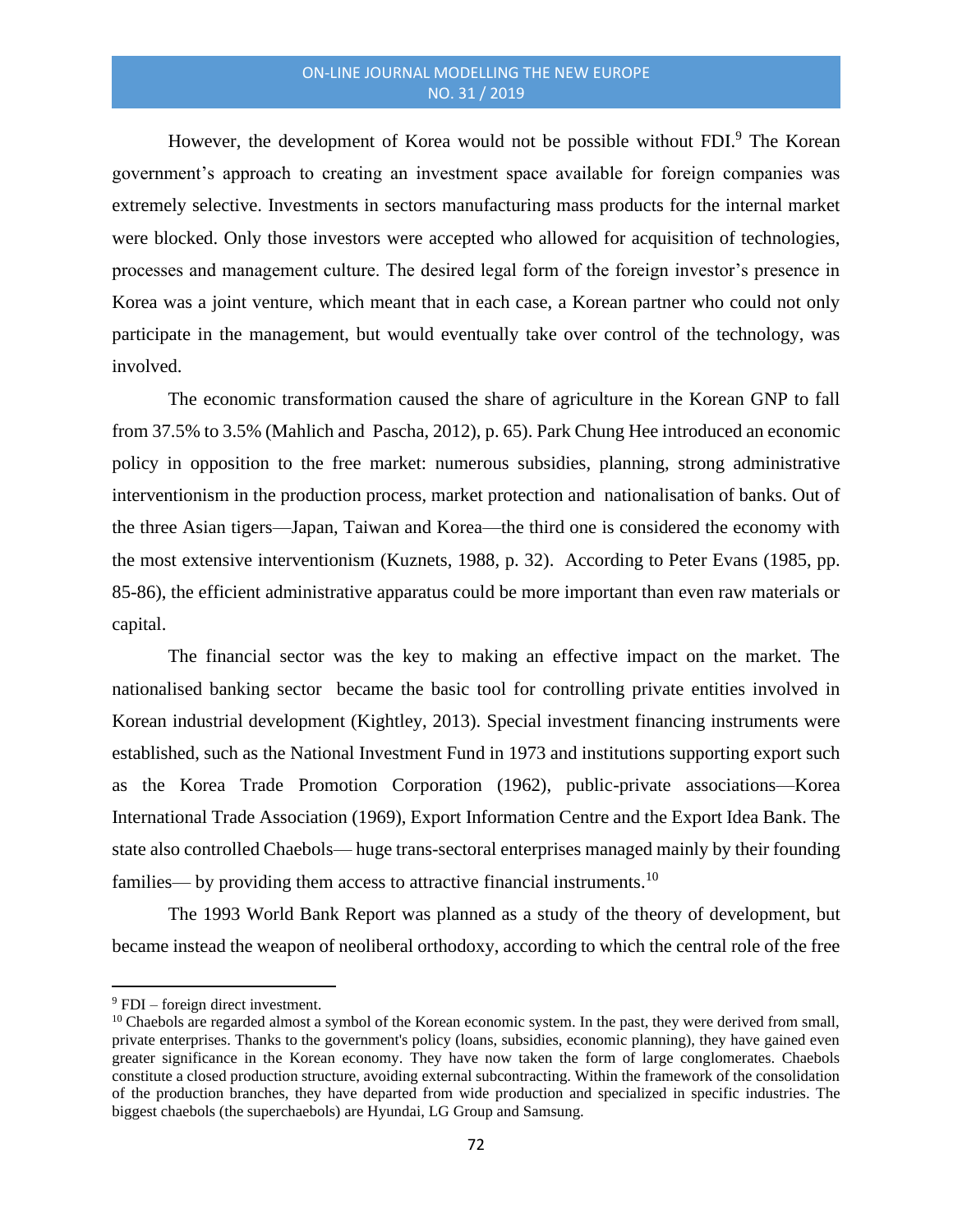market was the basis for development. The critics of the report accused it of excessive simplification and erroneous separation of market mechanisms from the institutions referred to in the report (Gilpin, 2001, p. 325).

The causes of economic development should be budgetary discipline, low increase in wages<sup>11</sup> large expenditure on education, opening up to foreign technologies and exchange of goods. In line with this neoclassical economics theory, Korea developed not because of state intervention in the economy, but despite it (Kightley, 2013, p. 13). According to D. Hundt, however, the neoclassical paradigm does not have either the conceptual apparatus, nor an appropriate research approach, for analysing the large-scale participation of the state, and the nation as a community, in creating the economic reality (Hundt, 2009, p. 23).

According to Peter B. Evans (1995) and Dani Rodric (1994), Korea is an example of the most advanced and most ambitious economic planning in the capitalist system. They have appreciated the role of administration, planning, limiting the free market rules, and strong state intervention. The state becomes the initiator, sets directions for development, and also has all the instruments of resource allocation.

From the theoretical point of view, a fully free market (lack of coordination) can lead to a trap, which prevents an economy from moving beyond a certain development threshold. The neoclassical assumption, with its focus on macroeconomic stability, high savings rate, technological progress, and development of human capital, may not be sufficient without proper coordination. In economies with a low development level, entrepreneurs face many obstacles such as low rate of capital accumulation, and a market limited from the quantitative and qualitative point of view. Their investment decisions are burdened with higher risk, which means that they try to avoid long-term investments and those involving more capital.

The Koreans treated the Ricardian assumptions of comparative advantage as dynamic variables that could be shaped by conscious economic policy.<sup>12</sup> Thus, the country with agrarian monoculture, whose production capacity did not go beyond the sale of basic agricultural products, has become one of the largest producers of modern, highly processed products from *the high-tech sector*.

<sup>&</sup>lt;sup>11</sup>Low income also means low consumption as well as the opportunity to accumulate capital and increase savings. <sup>12</sup> M. Kightley, *op. cit.*, p. 10.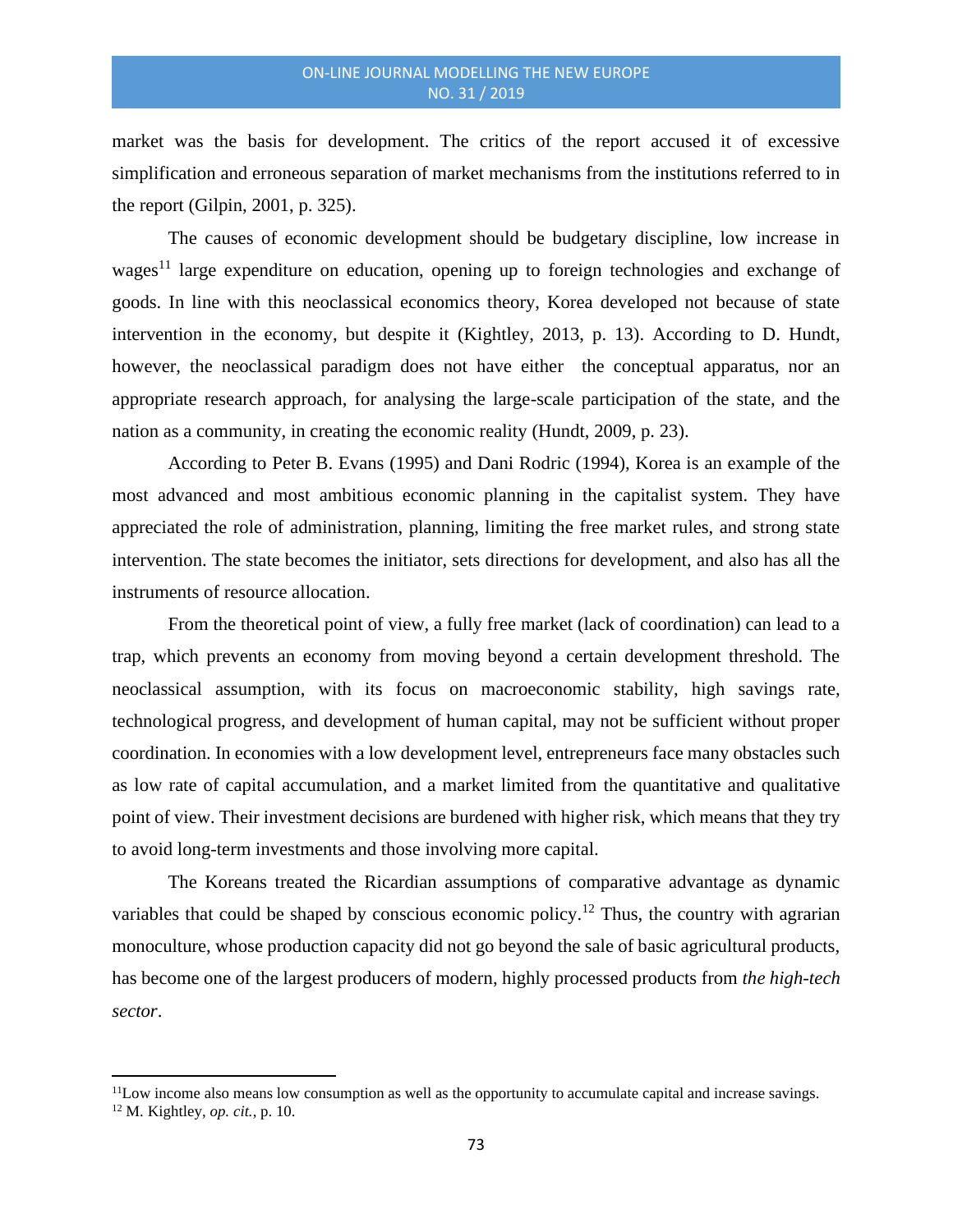Korean versatility in economic planning is apparent in many areas: taxes, monetary policy, trade, investment management, agriculture, industry, labour market, free market and shaping prices, energy.<sup>13</sup> Interventionism in Korea was implemented as part of 5-year plans, and from 1980, in the medium-term fiscal plans' perspective. Planning, budgeting and evaluation were conducted by the EBP (Economic Planning Board) established in 1963, whose chairman was the serving deputy prime minister. The Council indicated the priority sectors which, in its opinion, showed the greatest development opportunities. The president monitored activities within the framework of the largest projects (Shinohara, Yanagihara and Suk Kim, 1983). The support of the Korean state to selected sectors included mainly preferential lending, subsidies, tax reliefs or protection against foreign competition. The national brands were actively and consistently promoted (Kędzierski, 2013, p.3). However, it is not planning that is considered to be the strongest feature of state interference, but extremely efficient implementation, which distinguishes Korea from other countries (Mason, 1980, pp. 66-69).

The state, preparing the economy for development, also created appropriate legal and formal conditions. During the period 1967–1969, a number of legislative solutions addressing particular branches of industry were prepared. They regulated the rules of using state aid and applying for preferential financing instruments and indicated strategic products for which special support would be available (the list included semiconductors and computers). In 1973, Park announced the beginning of the next stage of transformation: construction of heavy and chemical industries. The following industries could count on receving special privileges: shipbuilding, steel, chemical (built from scratch), machine (car), electronics and metal. The implementation of the plan was supervised by the Council. During period 1977–1979, 80% of all industrial investments were concentrated in the indicated areas. In the 1980s, the Korean government reduced the scale of interventionism due to excess investment, the scale of the Korean economy; growing inflationary pressure and increased debt levels, the Korean industry's proven ability to compete on the global market, as well as the rise to power of economists educated in the US and related to the new president, Chun Doo Hwan (Kędzierski, 2013).

<sup>13</sup>Study issued by the federation of the largest Korean enterprises. Koo Cha-kyung (1987) *Korea's Economic Policies.*  Seoul: The Federation of Korean Industries .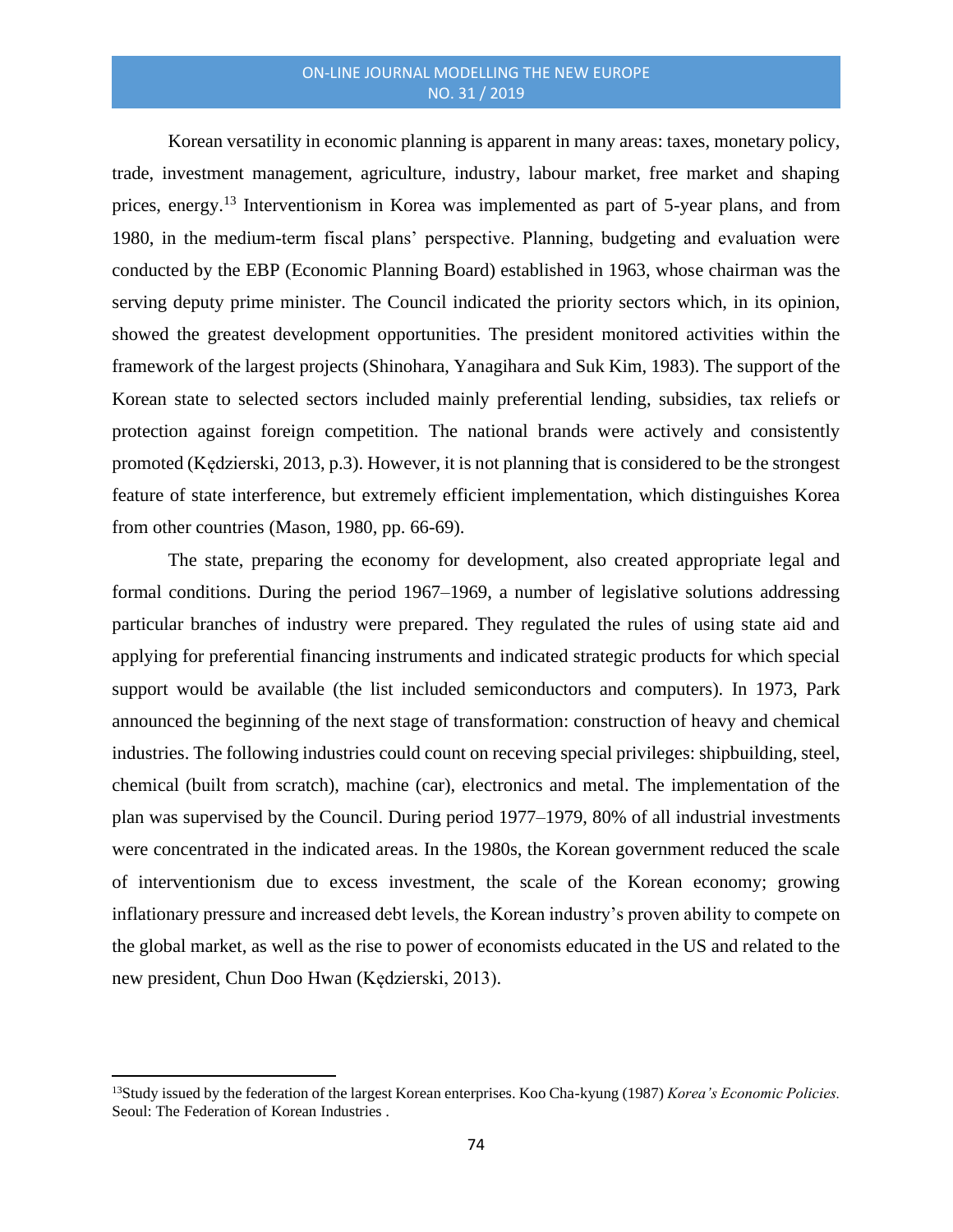The driving force of Korean development—high production capacities and economies of scale—were supported by the development of modern technologies, which helped Korea to significantly increase the added value produced in its economy. The whole process was obviously moderated and supported by the government.<sup>14</sup> The share of the IT industry in Korean exports increased during1989–2010 from USD 7 billion to USD 126 billion (Kędzierski, 2013, p. 9).

Without any doubt, there would be no Korean 'miracle' without a phenomenal, long-term committment to the idea of supporting development systems for public education. The most important element of building the economy was a conscious education policy, the aim of which was to educate qualified staff capable of taking on challenges related to development. The simultaneous complementarity and completeness of the education system has made it possible to create an offer for laboratory scientists, engineers, and skilled workers.

A number of initiatives have been taken to cultivate a motivated, committed, and strong new employee class. The initiatives were aimed at increasing their 'quality' and motivation, hence it was deemed necessary to create appropriate conditions for citizens. The starting point was the housing construction programme for the newly created city class, strongly supported by government investments. Investments also maintained high standards of municipal and health services, as well as education.

The belief in the Korean economic 'miracle' was shaken only by the great Asian crisis of 1997. Of course, its causes should also be sought in external conditions. The most significant internal, structural weaknesses that contributed to the crisis were the underdeveloped financial system, the rigid labour market and the high level of debt that had been incurred by enterprises (Park and Rhee*,* 1998). Problems occurred due to microeconomic weaknesses and macroeconomic management instability. The crisis exit plan imposed by the IMF included: financial liberalisation, restructuring of enterprises, privatisation, and a more flexible labour market. Interestingly, the effect of this policy was the reduction of GDP by 6.9% in 1998. Even the bastion of neoliberalism, the IMF, allowed the Korean government to use Keynesian instruments, including the reconstruction of complex mechanisms of supervision over the financial market (Yong-Chool Ha and Wang Hwi Lee, 2007, p. 897). Structural changes, however, have been introduced, which

<sup>14</sup> E.g. Computer Networks Promotion Program (1985) National Information Basics Program (1987), Cyber Korea (1999-2002).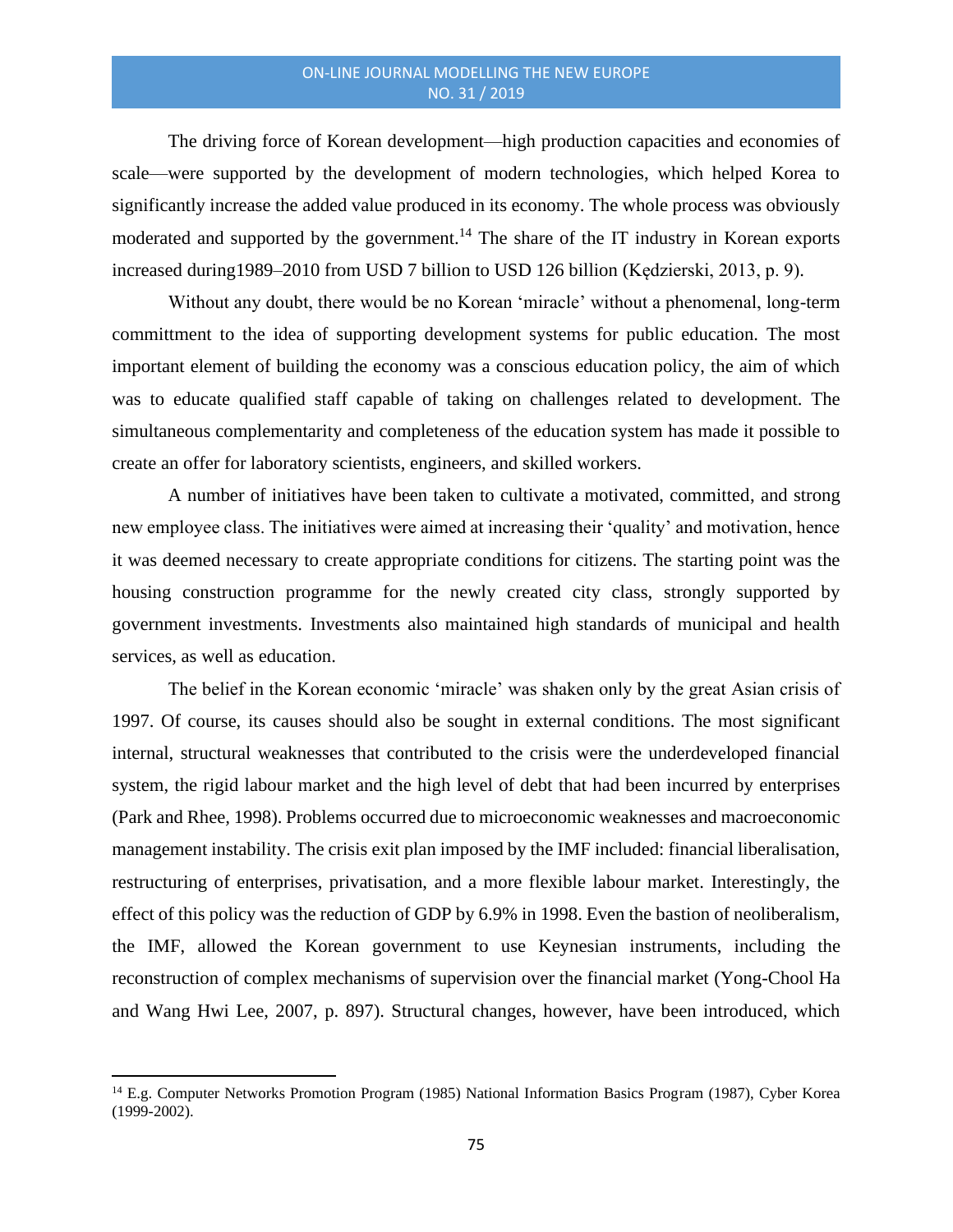permanently reduced the government's influence on the banking system and the enterprises sector. State intervention was limited to market mechanisms. The manifestation of liberalisation was also the opening to international competition, which was symbolised by the signing of free trade zone agreements. Post-crisis reforms have brought the Korean economy from the East Asian to the Anglo-American model, although it has preserved its specificity, especially in the area of the structure of enterprises (Yong-Chool Ha and Wang Hwi Lee, 2007, pp. 913-914).

According to the IMF data for 2016, Korean GDP at constant prices amounted to USD 1.411 trillion (for comparison, Poland GDP amounted to USD 469 billion), PPP GDP (according to the purchasing power parity) of Korea amounted to USD 1.933 trillion (whereas that of Poland, to USD 1.051 trillion). Calculated per capita, PPP GDP of Korea amounted to USD 37.730 (whereas that of Poland, to USD 27,690). The turnover balance was closed with the surplus of USD 98 billion, which is as much as 7% of GDP (in Poland, 0.95 billion and0.2% of GDP, respectively). In 2016, investments in Korea amounted to as much as 29% of GDP (whereas in Poland the figure was 19.6% of GDP) and the savings rate was 36% of GDP (whereas in Poland it was 19.6%).<sup>15</sup> Economic growth has not brought with it high economic diversification of Korean society (Chenery, 1974).

The strength of the Korean economy can be proved by the fact that the two richest, largest and most innovative markets in the world have decided to launch economic integration. In March 2012, the free trade agreement between the USA and Korea (the KORUS FTA) entered into force (Choi, 2015). The European Union also decided to create a free trade zone with Korea. The manifestation of the strong presence and power of the Korean economy in Europe is reflected in the fact that half of the Korean cars sold in Europe are produced in the Czech Republic and Slovakia (Kang, 2017).

#### **Economic transformation in Poland**

At the end of the 1980s, it was obvious to everyone that it was no longer possible to maintain the communist system. The Polish People's Republic needed a systemic transformation—not an easy task. As the eminent economist Janos Kornai (1992, p. 360) wrote: '…the key to explaining the classical communist system is the political structure. Its starting point

<sup>15</sup>According tp WEO IMF, data for 2016.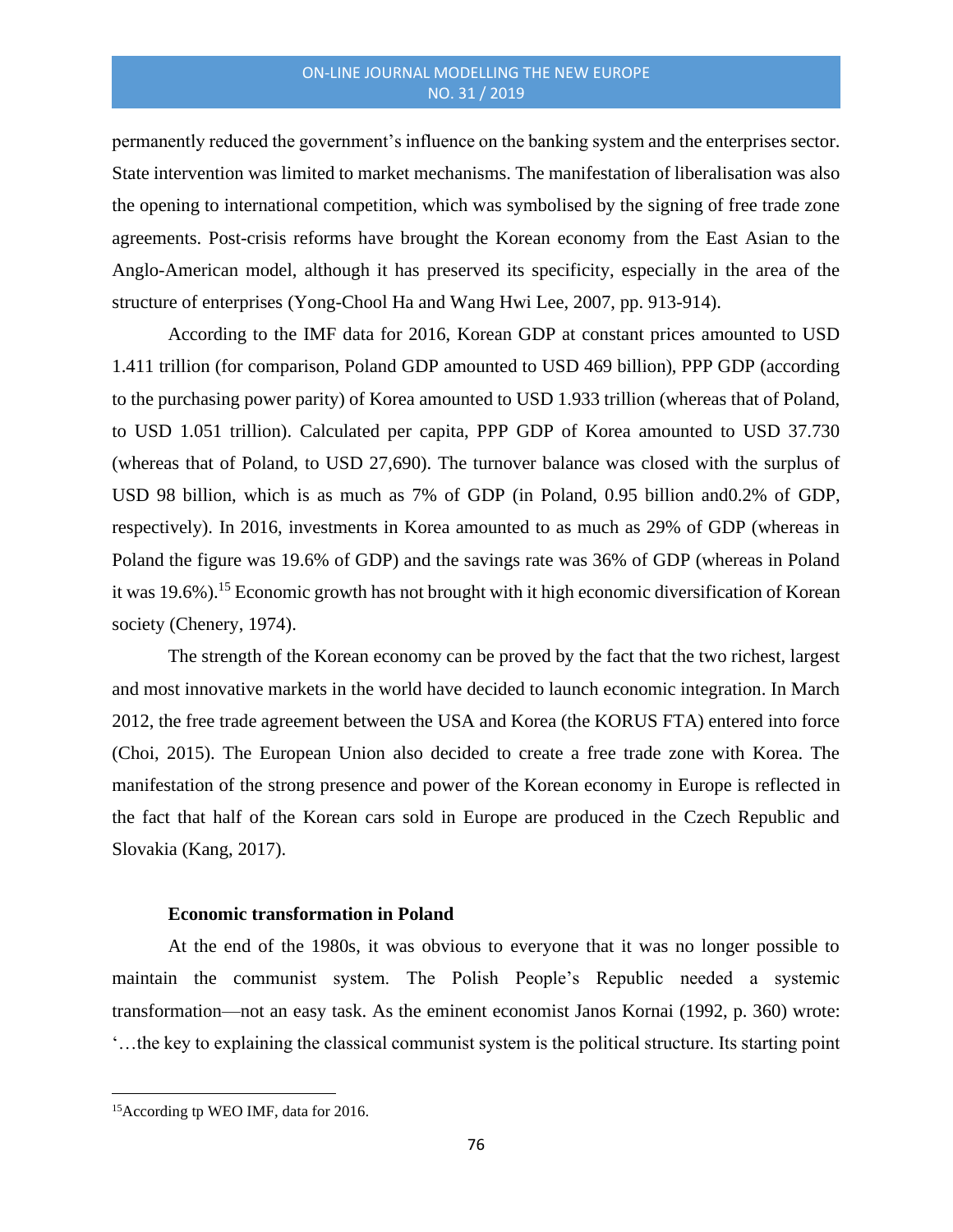is the indivisible power of the ruling party, the mutual penetration of the party and the state, as well as the prohibition of activity of any forces that are not fully consistent with the party's policy or even contradictory to it'. In the communist era, everything was political, and the state was a highly hierarchical structure controlled by the party organisation. As late as in 1985, the state sector included 81.7% of national production and 71.5% of total employment (in the Soviet Union, as much as 96% of production came from state-owned enterprises) (Lipton, Sachs and Summers, 1990, p. 300).

Apart from Hungary, Poland was one country attempting to implement some liberalisation measures in trade with the West before the transformation. In Poland, since 1972, more marketoriented mechanisms of goods valuation were introduced, which constituted a deviation from the policy of centrally determined prices. There were also limited attempts to restrict the state's monopoly in international trade, which was embodied by foreign trade centres (e.g. Universal, Pewex, Baltona). The first bill on economic activity was introduced in Poland in December 1988 (the Wilczek Bill) and it legalised private business activity and was based on the free-market principle 'what is not prohibited is allowed'.

The Beginning of Economic Reform

The first comprehensive reform proposal was presented in Poland in 1988.<sup>16</sup> Leszek Balcerowicz is considered the key figure behind economic change in Poland. The goal of the group he created was a complete break with market socialism and the introduction of the market economy. Its main belief was that reform must be radical and immediate. In May 1989, Balcerowicz conceived of a short reform programme that aimed at privatisation, trade liberalisation, exchangeability of the currency, and an open economy. The Balcerowicz Program has become a symbol of radical, comprehensive reform and a model for change in other countries undergoing transformation, including Russia, Czechoslovakia, Romania and Bulgaria. The presentation of doctrinal inspirations, the content of the programme and the plan of its implementation are not difficult to understand. The plan consisted of 11 bills passed on 27 December 1989 and signed by President Jaruzelski on 31 January 1990.

<sup>16</sup> See M.Dąbrowski, S. Kawalec, J. Lewandowski, J. Szomurk, J. Beksiak, R. Bugaj (1989) *Propozycje przekształcenia polskiej gospodarki* (Proposals for transforming Polish economy)*.* Warszawa: PTE.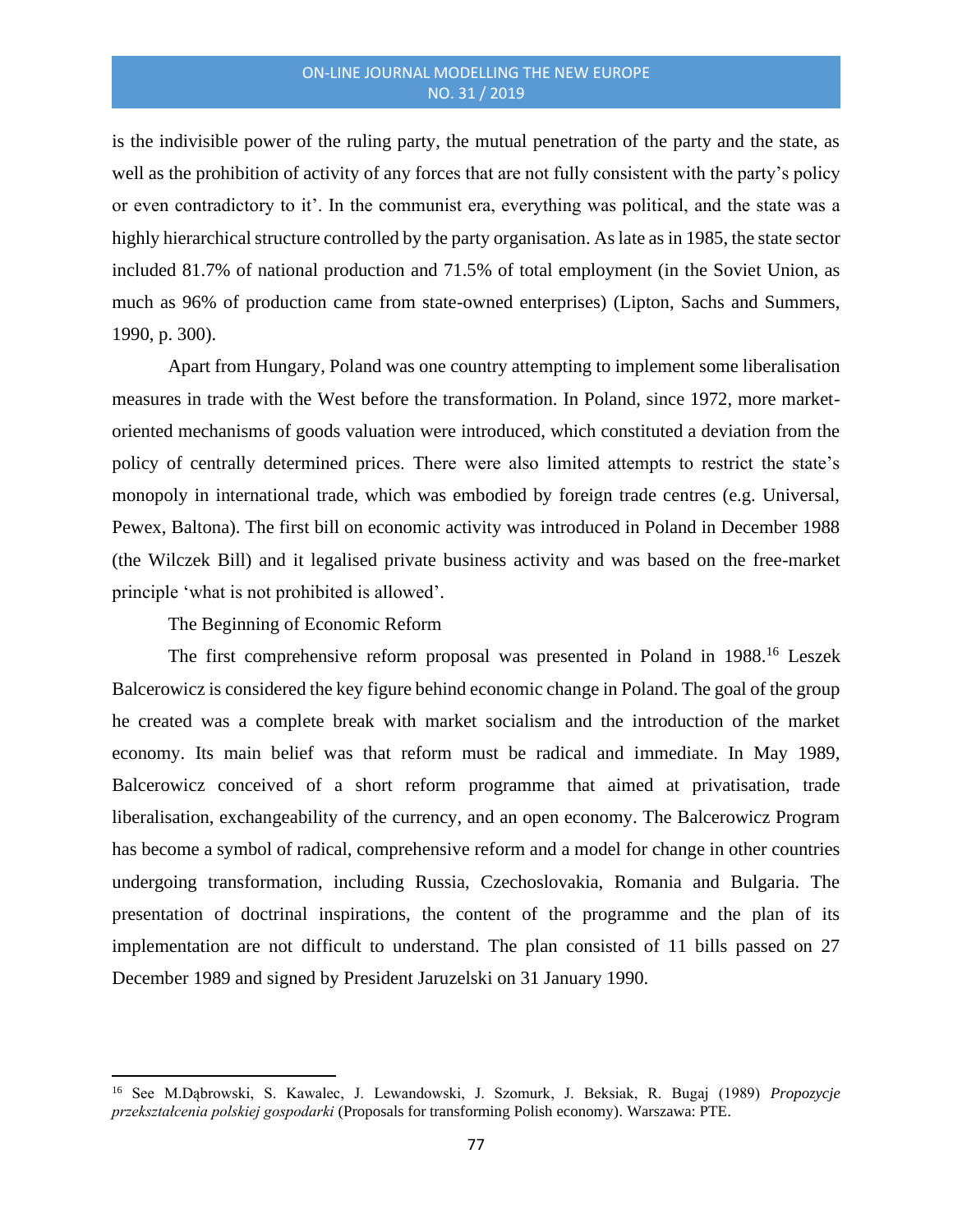The transformation plan came from neoliberal circles centred around the International Monetary Fund. The conceptual and theoretical background for the shock therapy constitute the neoliberal economic programme expressed in ten points in the Washington Consensus, the achievements of the Chicago Monetary School and new classical economics (Lavigne, 1999, p. 237). Shock therapy means making as many changes as possible in the shortest period of time. The task of preparing the financial stabilisation reform was entrusted to Jeffrey Sachs and David Lipton. It can be seen that the idea for Polish transformation came from outside Poland.<sup>17</sup>

The construction of capitalism in the former COMECON countries was perceived as a process involving four key stages: the first included the release of prices from state control, which was to be the foundation of the market's self-regulation. The natural consequence of this was marketisation of the prices, which meant their rapid increase. Second was the reduction of inflation using all possible means. Third was the creation of a professional mechanism for managing enterprises, which was not possible under the conditions of state ownership. Hence, privatisation, carried out on a large scale, became necessary. Finally, anticipating the deep social transformations, social security mechanisms had to be created (Aslund, 2010, p. 51).

The Balcerowicz Program

The Balcerowicz Program focused on macroeconomic stabilisation, radical deregulation and integration with the global economy. Convertibility of the Zloty and privatisation were started (Slay, 1993, p. 237). As early as in January 1990, prices were liberalised, the economy was opened to international trade, state-owned corporations and conglomerates were broken up, thanks to which independent enterprises emerged; and as it seems, the most important legal regulation of the freedom of economic activity was established (Aslud, 2010, p. 114). Monetary policy was tightened: the money supply was reduced and interest rates were adjusted. Banks were given independence in determining interest rates on loans and deposits. By limiting expenditures, subsidies and public support, high fiscal discipline was sought. Urban squares swarmed with merchants, traders and small bisnesses. From then on, without the need for administrative approval, everyone could offer products anywhere at any price.

Liberalisation in Poland was designed to bring economic freedom, allowing ordinary people to trade and to set prices. It caused the transition from a shortage of goods and services

<sup>&</sup>lt;sup>17</sup> See Interview with S. Ciosek in TVP (Polish National TV) on 25.02.2016.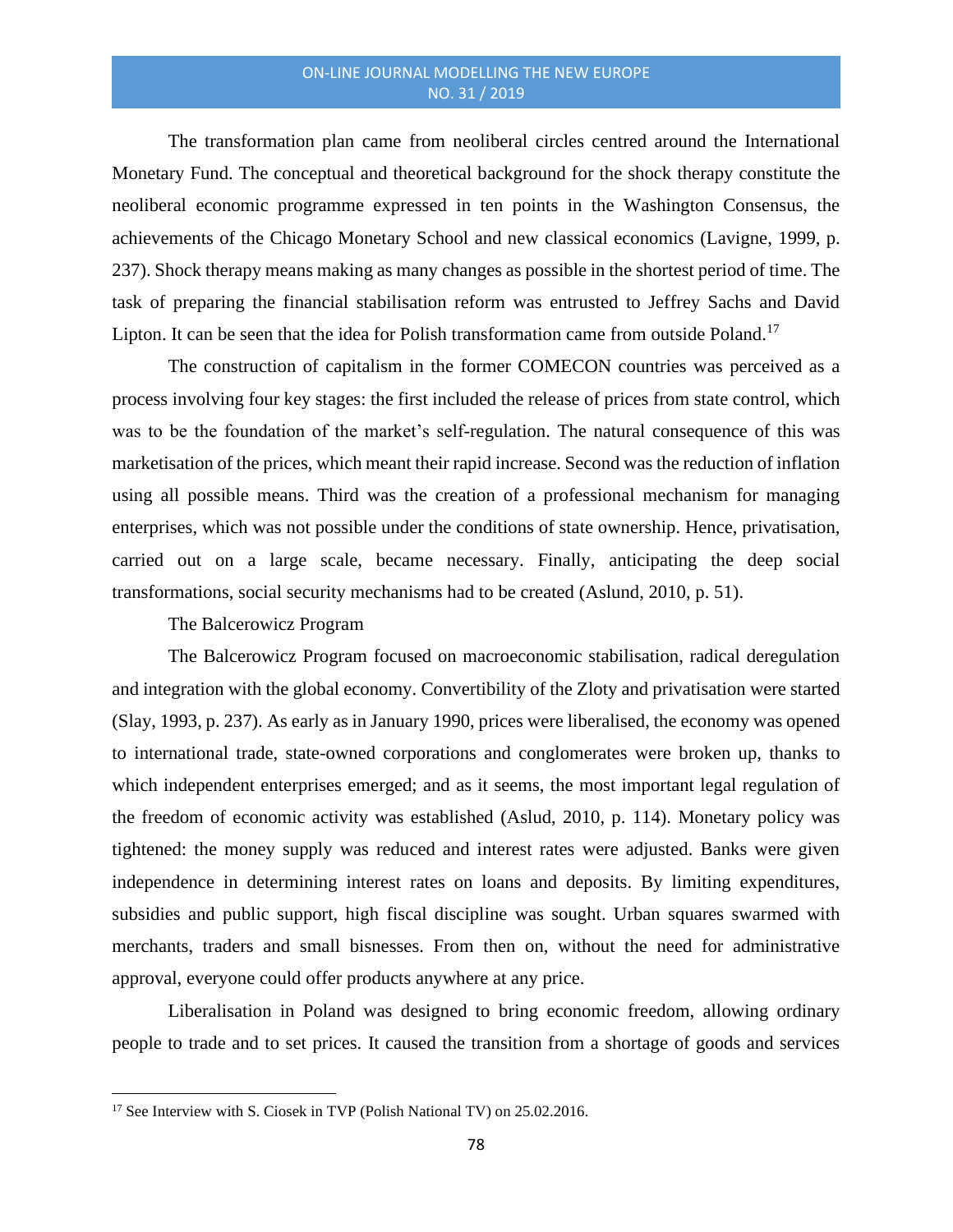situation to one where money became a scarce good. This led to the transition from the producer's economy to the consumer's economy. The market was opened for foreign commodities. In 1990, the new average *ad valorem* duty for industrial products was reduced to 12% (Marer, 1991).

The free market also entails legal and administrative regimes unknown to the communist countries. Transformation took place without transparent regulations. New civil law solutions had to be created as there was no comprehensive, modern commercial code, nor any regulations regarding the financial and capital market. It was necessary to pass basic economic regulations as well as adopt efficient mechanisms regulating debt issues. A free market economy cannot be introduced where the integrity of the full scope of private property rights is not guaranteed.

The release of prices from control had many consequences: it led to the elimination of price subsidies and created conditions for balancing the budget. It was also necessary to limit direct subsidies to state-owned enterprises (in 1990, subsidies for such enterprises still exceeded 7% of GDP).<sup>18</sup> Hyperinflation turned out to be a big problem, whose eradication became a priority.<sup>19</sup> It was necessary to introduce fiscal discipline and a new tax policy. The next step was the tightening of the monetary policy regime. An important element constituted the determination of a single exchange rate and the creation of mechanisms that could ensure the independence of the central bank. Changes had to be brought to ensure the minister of finance was always the deputy prime minister. The remnant of communism was the high share of state expenditure in the GDP—around 50%. The standard rate of central redistribution is estimated at approximately 15–25% of GDP.<sup>20</sup> The share of state budget expenditure in GDP in 2017 amounted to 19.6%.compared to 19.8%in 2016 (Cieślak-Wróblewska, 2017).

In the course of the transformation, money gained real value. The authors of the reform programme set three main tasks for the monetary policy: strengthening of the central bank, subjecting money emission to strict discipline, and transitioning from administrative to market tools. Loose policies were replaced by rigorous measures.

In January 1990, Poland introduced the convertibility of its currency on the current account of its balance of payments. Determining the exchange rate of the Zloty against the dollar was

<sup>18</sup> European Bank for Recontstruction and Development, *Transition Report 1997,* London 1997.

<sup>&</sup>lt;sup>19</sup>The symbol of the fight against inflation was the tax on excessive wage increases, the popiwek.

<sup>&</sup>lt;sup>20</sup>For comparison: the Czech Republick 12%, USA 13%, Great Britain 13%, Italy 27%, South Korea 25%, France 30%, OECD average – 23,6%. [Online] Available from: [https://data.oecd.org/gga/central-government](https://data.oecd.org/gga/central-government-spending.htm#indicator-chart)[spending.htm#indicator-chart](https://data.oecd.org/gga/central-government-spending.htm#indicator-chart) [accessed 01.10.2018].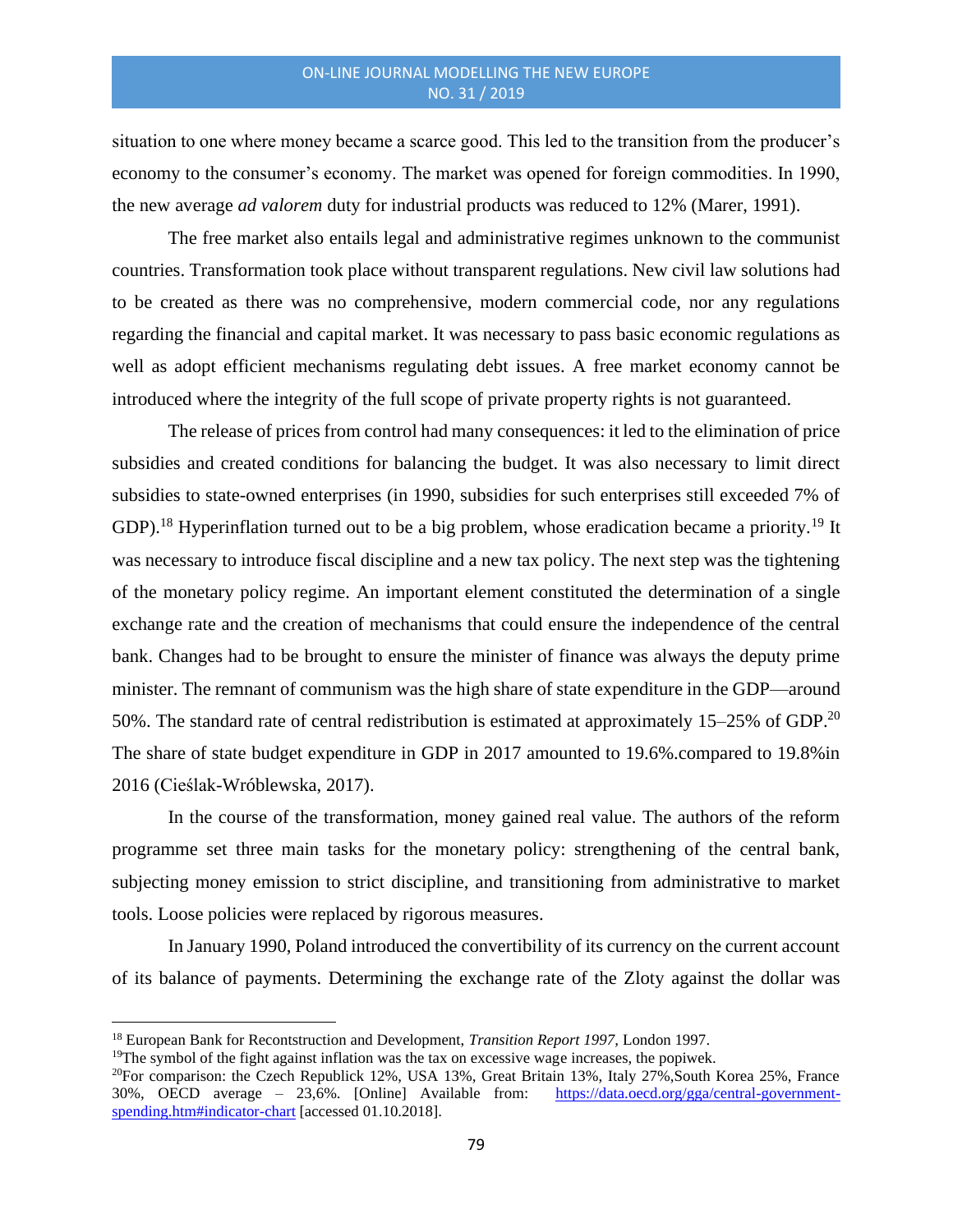considered a transitional solution, and in May 1991, a devaluation was necessary. Later, the 'creeping devaluation' system was adopted, trying to keep the exchange rate within the limits modified, as needed. Interestingly, this policy was widely approved and Poland managed to achieve financial stability while avoiding an overvalued exchange rate. This solution is considered an example of successful departure from a fixed exchange rate (Fisher and Sahay, 2000).

Privatisation following the ending of a communist system, as happened in Poland and its neighbours, is unprecedented in history. Over one decade, more than 150,000 large and small enterprises, hundreds of thousands of small businesses and real properties were privatised in transition countries (Djunkov and Murrell, 2002). The communist economy with an almost nonexistent private sector managed to create a mechanism based on market regulations that restored private ownership and initiative in manufacturing processes. The main goal of privatisation was to achieve a clear separation between the state and business enterprises. It was not only of economic, but also of political character. Most important, however, was the creation of conditions for the emergence of a market economy based on private ownership.

There were several models for the privatisation process: the original public offer (sale of shares to investors and their introduction to trading on stock exchange), direct sales or investment offer (sale to an investor, usually foreign), coupon privatisation (mass privatisation with the emission of public vouchers distributed practically among the whole society), transfer of the enterprise to its management and staff (enfranchisement of employees in relation to the company's assets, the simplest form in terms of administration), bankruptcy and liquidation (effecting bankruptcy, liquidation and sale of assets under market conditions) (Aslund, 2010, pp. 195-205).

Advisors of Balcerowicz argued for the fastest possible privatisation based on the commercialisation of enterprises and the distribution of their property to a wide range of recipients: private, institutional, and even social groups (Lipton, Sachs and Summers, 1990, p. 333). Privatisation based on an investment offer is time-consuming, not very transparent and requires the existence of a properly functioning administration. In Poland, practically all forms of privatisation were applied. Liquidation by bankruptcy has become the main method of privatising medium-sized enterprises.

The issue of privatisation is highly controversial. Despite all allegations, it cannot be denied that a lasting transformation of Polish economy took place due to privatisation. The relationship between the privatisation process and production is clear—technology is transferred, real corporate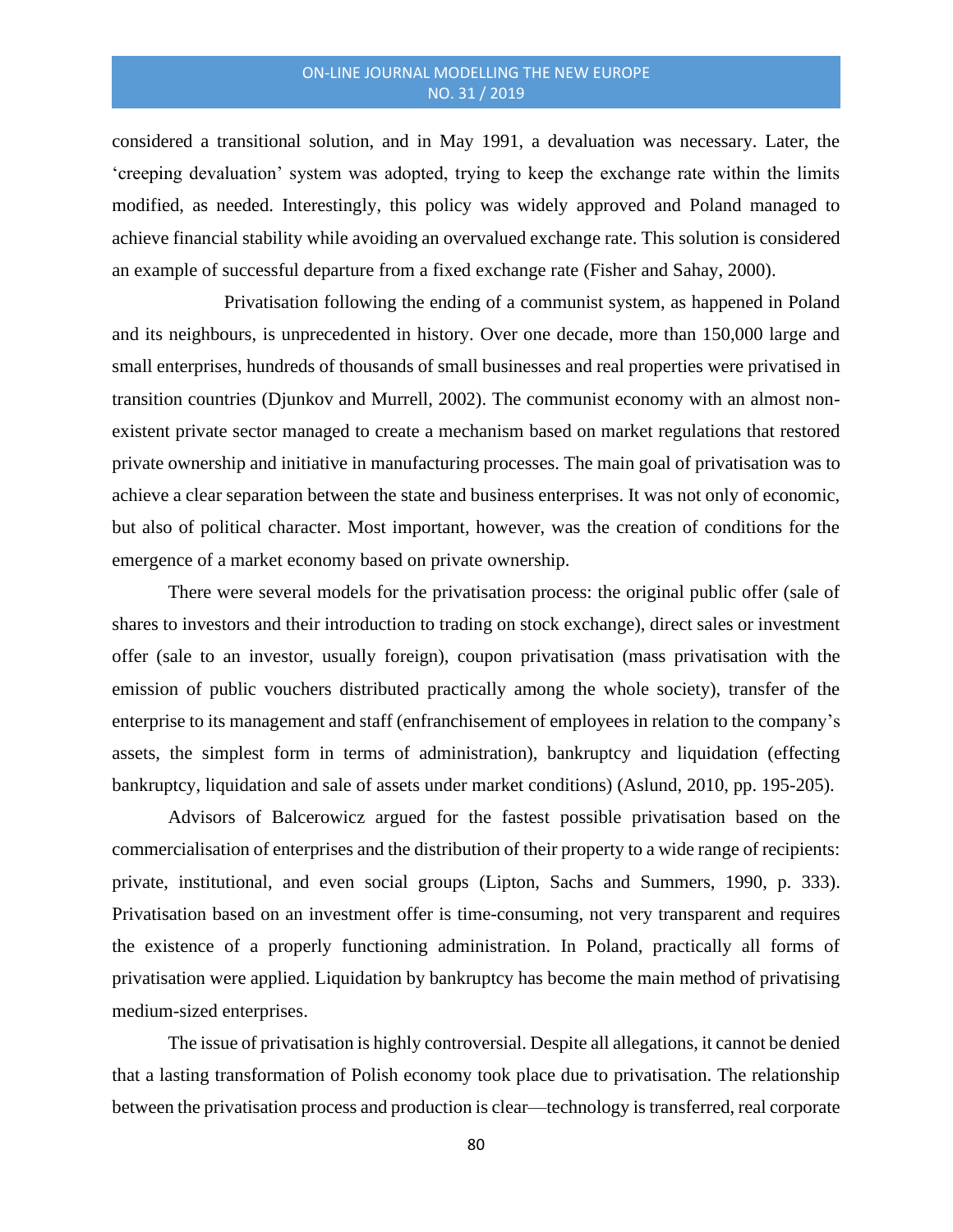governance and professional, effective production management are introduced, the drastic impact of politics on the economy is reduced. In terms of the political dimension, the market economy and democratic mechanisms are established. The scale and pace of privatisation in Poland were the outcome of the overall conviction that the resulting social and other costs and losses would be lower than if the status quo were to be maintained or if the process of change were to be extended over a longer period (Lipton, Sachs and Summers, 1990, p. 297).

*Table 2: Poland's and Korean Republic's GDP per capita 1980-2017 measured in PPP. Own study. Source: WEO IMF.* 



The issue of transformation, goals and methods of implementation is also extremely controversial (Prowse, 1992). The first disappointments came in the early 1990s. The criticism of reforms was based on the Washington Consensus, especially after the results they brought in Central and Eastern Europe (Stiglitz, 2002). There were also claims that despite recognition of the transformation's imperfections, it is difficult to conclude that another transformation model would be more effective (Slay, 1993, p. 252).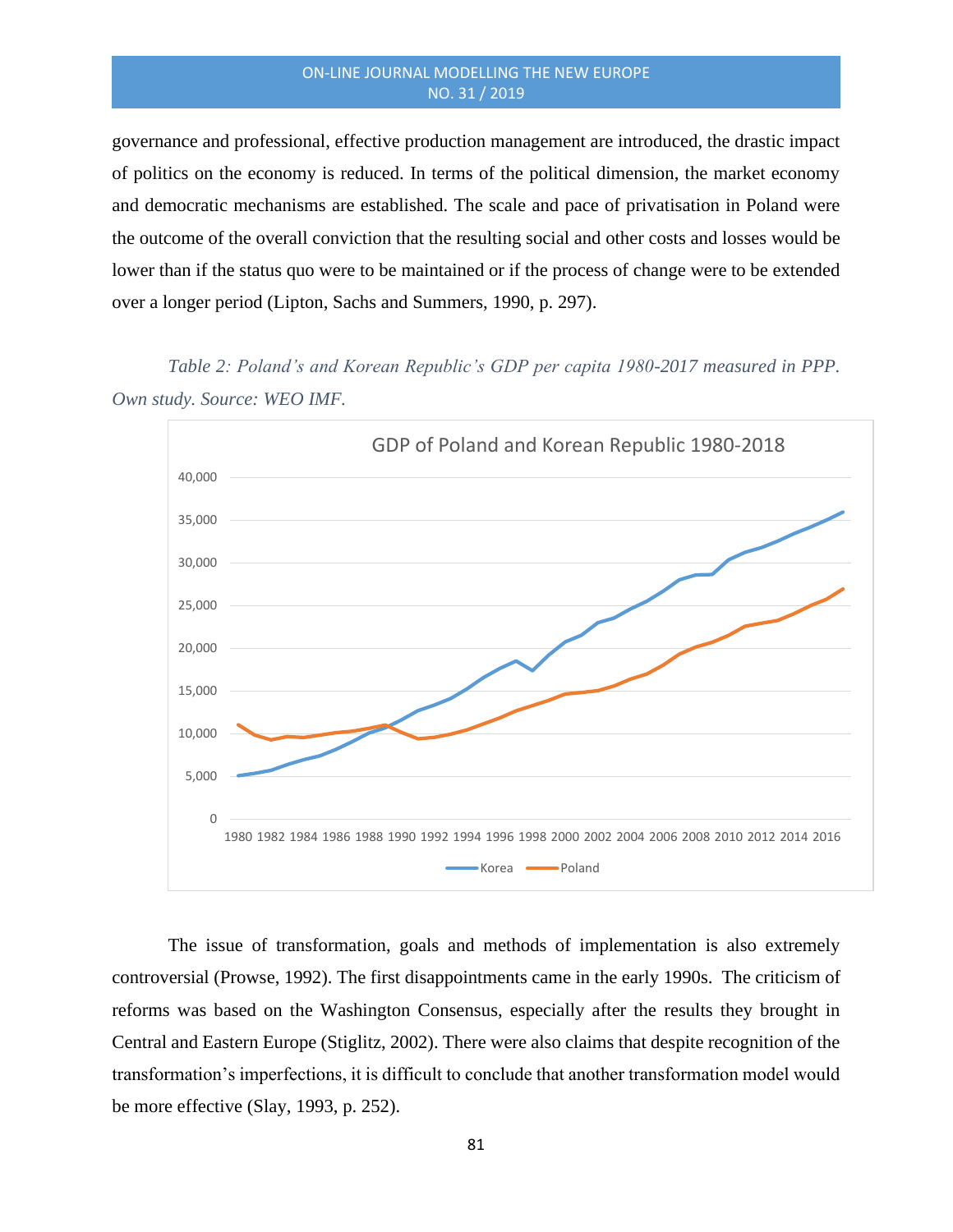#### **Summary**

The Korean model of economic development, a derivative of the deterministic approach, contains the Asian vision of socio-economic reality that involves collective values and hierarchy. The whole Korean development plan was part of a long-term, coherent strategy with clearly defined goals. The basis for the chosen development model was the strong and active role of the state, which translated into greater interventionism.

The example of Polish transformation constitutes the result of the application of Washington Consensus assumptions: classical economics with the dominating role of the independent, resourceful, and egoistic individual—homo oeconomicus, monetarism with the key issue of quantitative theory of money and inflation as well as broadly understood neoliberalism with its admiration for the extremely free market. Poland has become a testing ground for a vision that was doctrinal in its assumptions. Major achievements and results of both countries are presented in Table 3.

*Table 3 Selected macroeconomic indicators for Poland and South Koreain 2017. \* data for 2016 \*\* data for 2015.Source: WEO IMF. Own study.* 

| <b>Indicator</b>               | <b>Poland</b> | Korea      |
|--------------------------------|---------------|------------|
| <b>Population</b>              | 38 million    | 51 million |
| <b>GDP</b><br>in<br><b>USD</b> | 524 b.        | 1 538 b.   |
| (official exchange rate)       |               |            |
| <b>PGDP</b><br>capita,<br>per  | 26,889        | 35,918     |
| <b>PPP</b> in $USD21$          |               |            |
| $in\%$<br><b>Investments</b>   | 19,95%        | 31%        |
| <b>GDPB</b>                    |               |            |
| <b>Savingsin % GDP</b>         | 20%           | 36%        |

<sup>21</sup>PPP index (*purchasing power parity*) is an indicator taking into account the purchasing power of money. According to the official exchange rate, Poland's GDP in 2017 was USD 540 billion and according to PPP it equals USD 1.08 trillion.It means that our economy, despite the fact that it produces athe value of USD 540 billion, under our specific conditions, can acquire goods and services as if it had the value of USD 1.08 trillion.This situation can be easily explained by way of example: we can buy more for USD 100 inside Poland than in the United States.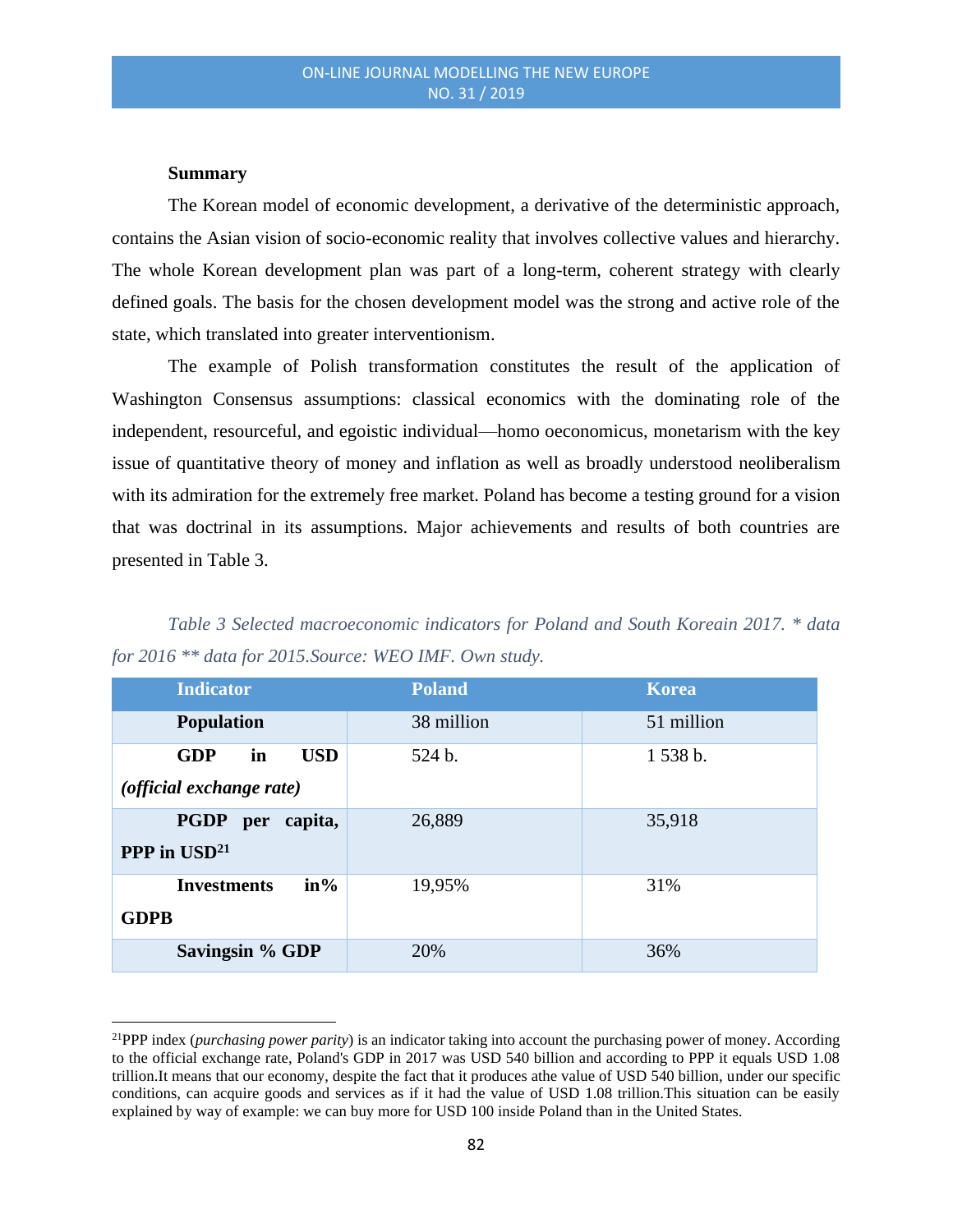| Current<br>account        | $+5,1%$ | $+0,04%$ |
|---------------------------|---------|----------|
| balance in % GDP          |         |          |
| Goods and services        | 251 b.  | 586 b.   |
| export in USD*            |         |          |
| Number of patent          | 4815    | 213 694  |
| submitted<br>applications |         |          |
| $(2015)$ **               |         |          |

Summarising the whole research and taking into account the results obtained, the author would like to present the final comparative analysis using table 3 below:

|                           | <b>South Korea</b>          | <b>Poland</b>        |
|---------------------------|-----------------------------|----------------------|
| <b>Programme</b>          | <b>Southern Consensus</b>   | Washington           |
| references                |                             | Consensus            |
| <b>Approach</b><br>to     | Deterministic               | Universal            |
| development<br>economic   |                             | (structural)         |
| rules                     |                             |                      |
| of<br><b>Form</b>         | State capitalism            | Market capitalism    |
| capitalism                |                             |                      |
| <b>Introduction</b><br>of | Gradualism                  | Shock therapy        |
| reforms                   |                             |                      |
| <b>Trade exchange</b>     | Protectionist practices     | Free trade           |
| <b>Economic policy</b>    | Industrial policy           | Lack of industrial   |
|                           |                             | policy               |
| <b>Market model</b>       | Interventionist model       | Liberal model        |
| <b>Banking sector</b>     | Dominance<br>of<br>state    | Dominance<br>of      |
|                           | ownership                   | private ownership    |
| <b>Foreign</b>            | FDI selectively approved by | Lack of restrictions |
| <b>investments</b>        | the government              | regarding FDI        |

*Table3. Own study.*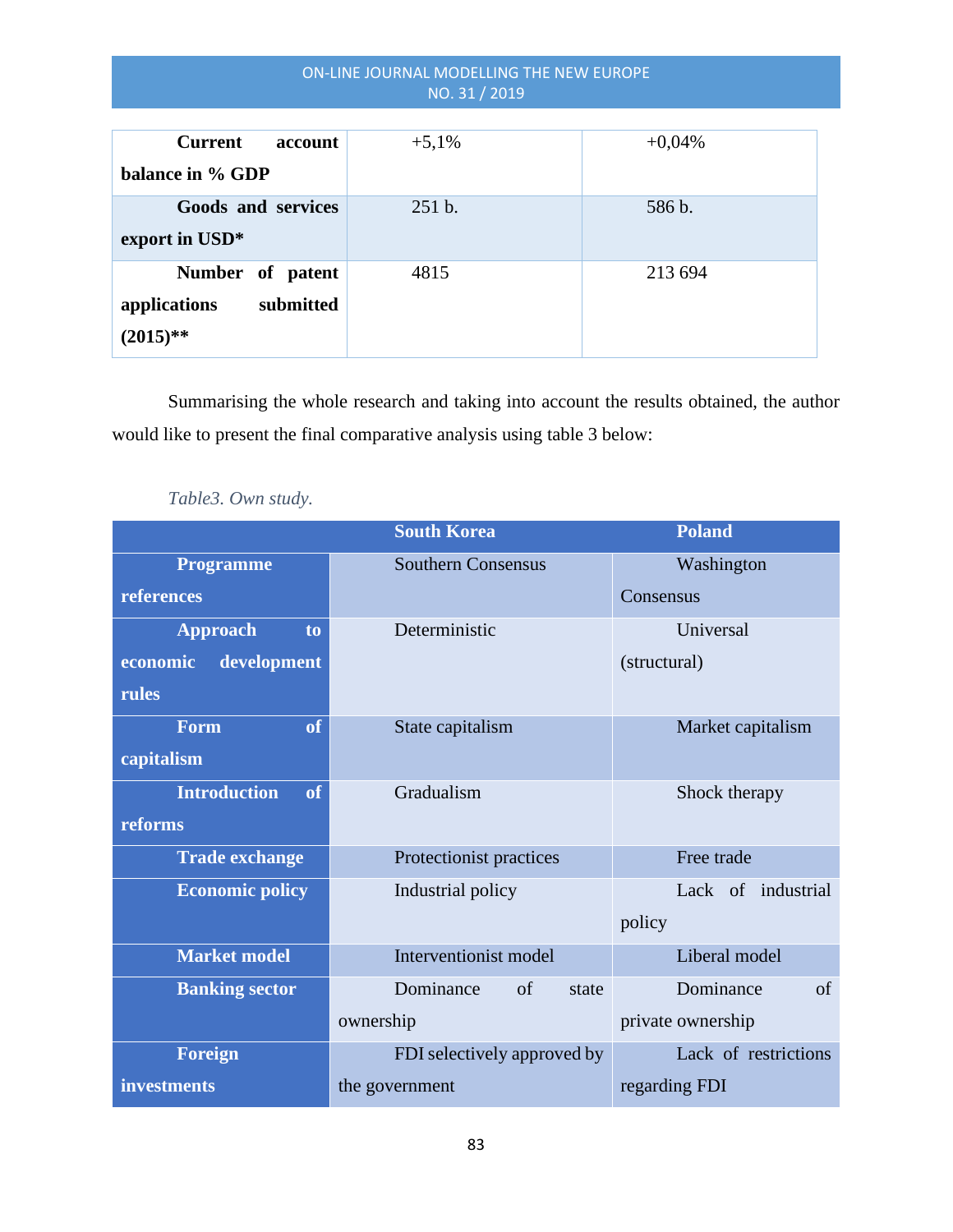| NO. 31 / 2019            |                                  |                            |  |
|--------------------------|----------------------------------|----------------------------|--|
|                          |                                  |                            |  |
| <b>Planning</b><br>state | Planning<br>and Focus on         | Lack of planning           |  |
| economy                  | strategic branches               |                            |  |
| Role of domestic         | Concentration of domestic        | Lack of mechanisms         |  |
| capital                  | capital—including<br>traditional | for<br>of<br>concentration |  |
|                          | family businesses (chaebols)     | domestic capital           |  |

Despite the differences, the Korean and Polish models of development are characterised by essential common elements. These include: the sanctioning of private property as the basis of the socio-economic order, the free market as an instrument for the allocation of goods and resources, the dominance of the private sector and low participation of the public sector in the economy as well as a labour market favourable to the employer.

Answering the questions asked in the introduction, it would be advisable, while maintaining the adopted assumptions, to recognise that models of transformation are characteristic for the adopted theoretical paradigms—liberal and interventionist. It must be remembered, however, that they have changed over time. When it comes to the question which model is more effective, the answer is more difficult. Due to the differences in the longevity of the changes, the assessment of development levels today would be unfair. So for instance, it would be more appropriate to compare Poland in 2016 with Korea in 1988 (see Table 2). In view of these difficulties, the more interesting should be the history of the IDEA for economic development which actually created 'from scratch' not only general prosperity and the modern state, but also gave life to innovative giants such as Hyundai, LG and Samsung. These most recognisable Korean brands are starting to shape both the future of Korea and the entire global market.

Certainly, this is an interesting lesson for any country which, after achieving its first economic successes, begins to dream about climbing innovation charts, abandoning low-income production structures and increasing its share in the added value of global production chains. Going to final conlusion. There is no doctrine or any universal theory that can answer for all questions and replace thinking, educated people. Both transformations can give good material to study and learn.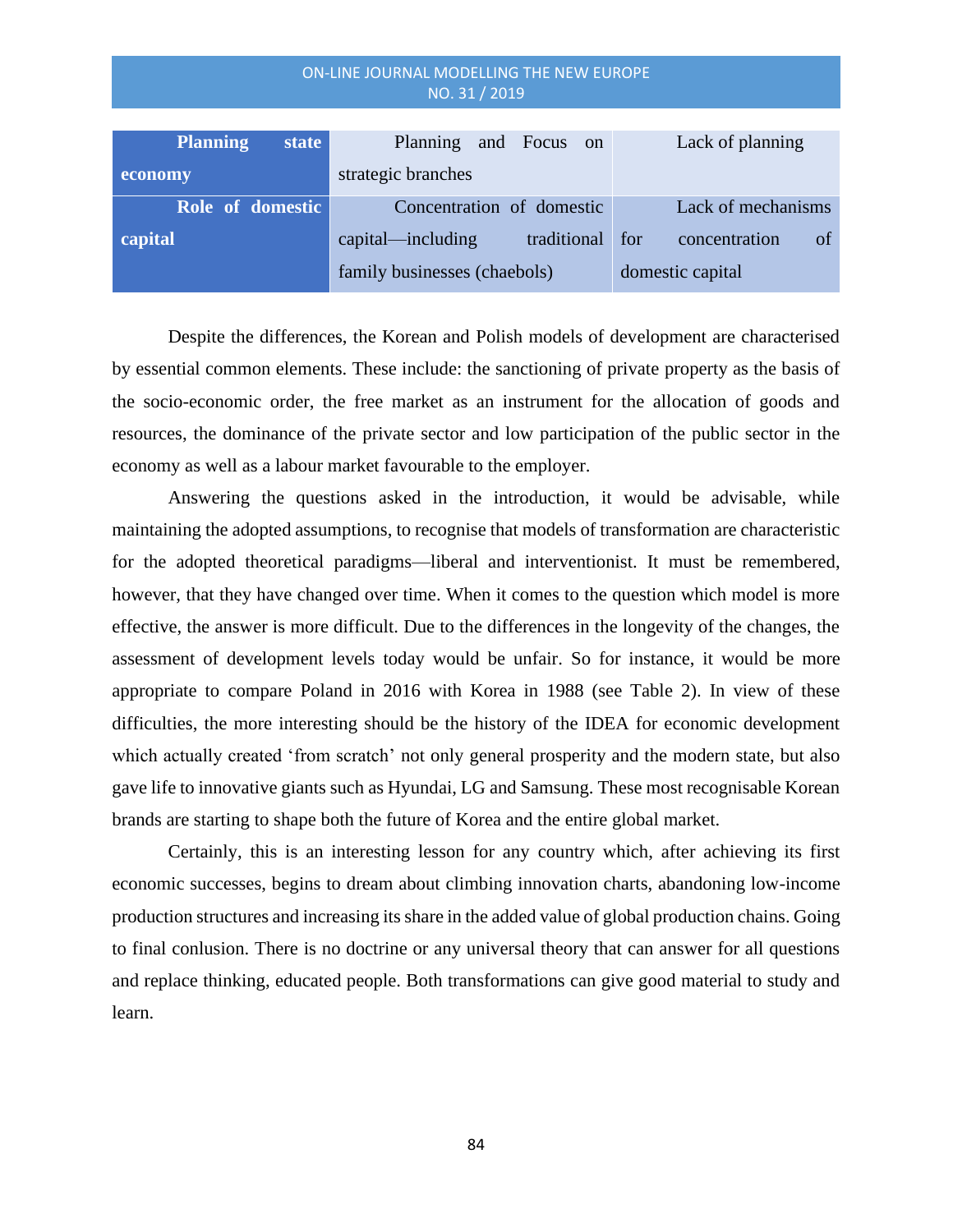#### **References**

1. Acemoglu D., Introduction to Modern Economic Growth. Princeton University, Princetown 2008.

2. Acemoglu D., Robinson J., [Why Nations Fail.](https://en.wikipedia.org/wiki/Why_Nations_Fail) Penguin Random House, New York 2012.

3. Amin S., Unequal Development Monthly Review, New York 1976.

4. Amsden A., Asia's Next Giant. New York: Oxford University Press 1989.

5. Bhagwati J., Panagariya A., Why Growth Matters: How Economic Growth in India Reduced Poverty and the Lessons for Other Developing Countries. Public Affairs 2013.

6. Bożyk P., Apokalipsa według Pawła. Jak zniszczono nasz kraj (Apocalypse according to Paul— How our country was destroyed in Poland) Wrocław: Wydawnictwo WEKTORY 2015.

7. Chenery H., Redistribution with Growth. London, Oxford: Oxford University Press. Interestingly 1974.

8. Clifford M.L., Troubled Tiger: busiessmen, bureaucrats, and generals in South Korea. New York:An East Gate Book 1998.

9. Cypher M., J.L. Dietz The Process of Economic Development. London: Routledge, 1997.

10. Dąbrowski M.,, Kawalec S., Lewandowski J. Szomurk J., Beksiak J., Bugaj R., Propozycje przekształcenia polskiej gospodarki (Proposals for transforming Polish economy). Warszawa: PTE 1989.

11. S. Djunkov, P. Murrell, Enterprise Restructuring in Transition, A Quantitive Survey in [Journal of Economic Literature,](https://econpapers.repec.org/article/aeajeclit/) vol. 40, issue 3, 2002.

12. Dos Santos T., The Structure of Dependency. American Economic Review no.60, 1970.

13. P. Evans, Embedded autonomy: states and industrial transformation. Princeton: Princeton University Press 1995.

14. Fisher S., Sahay R., The Transition Economies after Ten Years. In International Monetary Fund Working Paper no. 30, 2000.

15. Frank A.G., Capitalism and Underdevelopment in Latin America. Monthly Review Press, New York 1967.

16. Gerschenkron A., Economic Backwardness in Historical Perspective. Cambridge, Mass.: Harvard University Press 1962.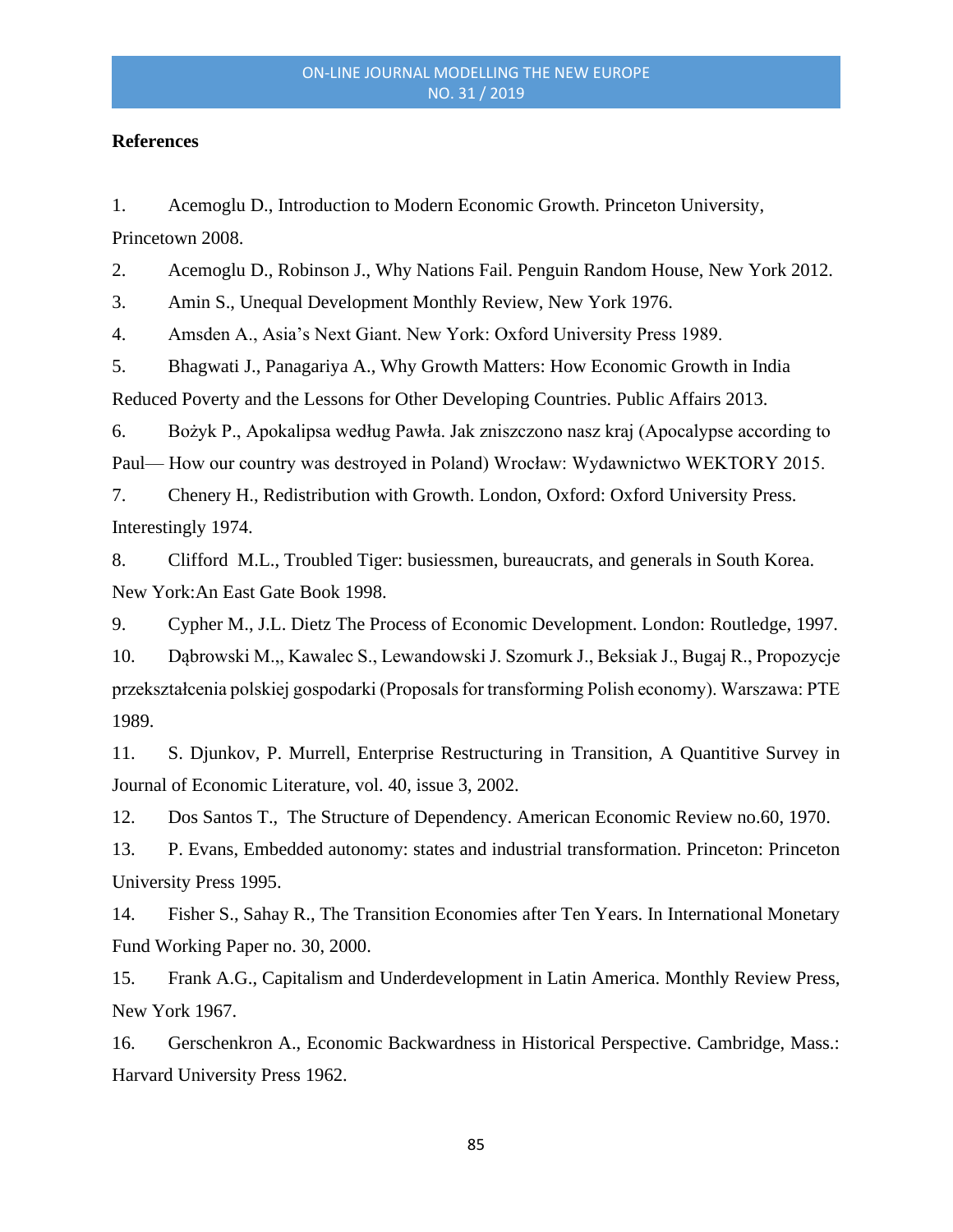17. Gilpin R. Global Political Economy—Understanding the International Economic Order. Princeton: Princeton University Press 2001.

18. Gołota Ł., Washington Consensus – przewartościowanie i upadek neoliberalnego paradygmatu(Washington Consensus - revaluation and collapse of the neoliberal paradigm), in Tendencje i procesy rozwojowe współczesnych stosunków międzynarodowych. Księga jubileuszowa z okazji 40-lecia Instytutu Stosunków Międzynarodowych Uniwersytetu Warszawskiego, (Trends and development processes of contemporary international relations. A jubilee book celebrating the 40th anniversary of the Institute of International Relations at the University of Warsaw), Warszawa 2016.

19. Krugman P., Development, Geography, and Economic Theory.Cambrige: MIT Press 1995.

20. Gołota Ł., Teoria handlu międzynarodowego Johna Stuarta Milla. (The theory of international trade of John Stuart Mill.). Stosunki Międzynarodowe, Vol. 52 no. 2. 2016.

21. Hundt D., Korea's development Alliance: state, capital and politics of rapid development. New York: Routledge 2009.,

22. Jarmołowicz W., Piątek D., Polska transformacja gosodarcza— przesłanki, przebieg, rezultaty. (Polish economic transformation—premises, implementation, results.[Online], 2016.

23. Johnson C., MITI and the Japanese Miracle—The Growth of Industrial Policy, 1925-1975. Stanford: Stanford University Press 1982.

24. Kang K., Ramachandran V., Economic Transformation in Korea: Rapid Growth without an Agricultural Revolution?, in Economic Development and Cultural Change, The University of Chicago Press Vol. 47, No.4 (July), 1999.

25. Keesing D.B., Outward-looking Policies and Economic Development. Economic Journal 77, July 1967.

26. Kędzierski M., Industrializacja Korei Południowej – co Polska może wykorzystać?, Analiza Instytutu Sobieskiego (Industrialization of South Korea - how can Poland benefit?, Analysis of the Sobieski Institute) no. 52, May 2013.

27. Kightley M., Polityka i reformy Park Chung Hee jako źródło gospodarczego skoku Korei Południowej, Oficyna SGH, 2013.

28. Kim Chung-yum, From Despair to Hope. Economic Policymaking in Korea 1945-1979, Seoul: Korean Development Institute 2011.

86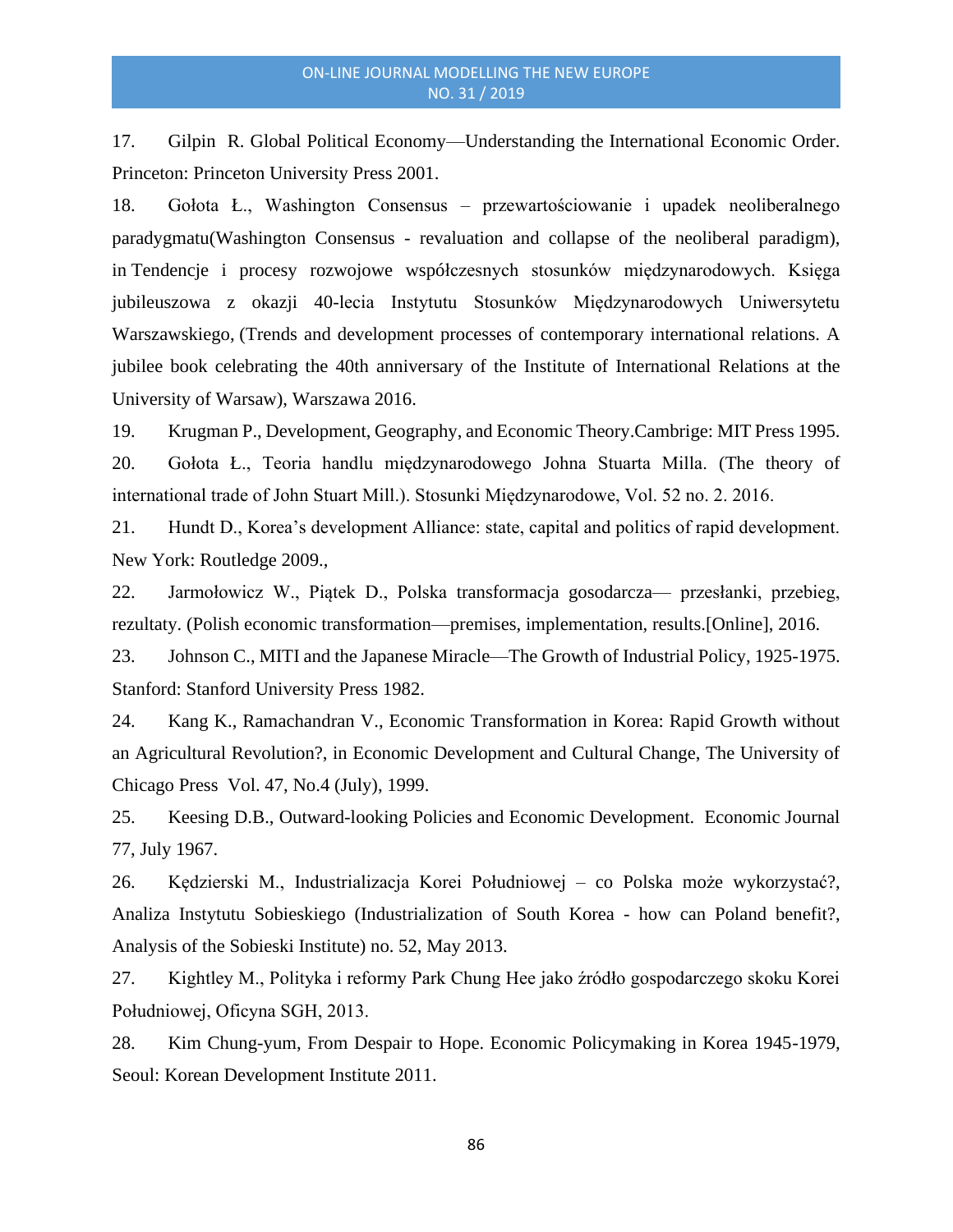29. Klein L., Pomer M., The new Russia: Transition Gone Away, Stanford: Stanford University Press 2001. 2001: P. Bożyk (2015) Apokalipsa według Pawła. Jak zniszczono nasz kraj (Apocalypse according to Paul— How our country was destroyed) Wrocław: Wydawnictwo WEKTORY.

30. Kuznets P.W., An East Asian Model of Economic Development: Japan, Taiwan, and South Korea. Economic Development and Cultural Change, Vol. 36, No.3. Supplement: Why Does Overcrowded, Resources-Poor East Asia Succeed: Lessons for the LDCs?, April, 1998.

31. Kornai J., The Socialist System—The Political Economy of Communism. Princeton, New York: Princeton University Press 1992.

32. Kuznets P.W., Government and Economic Strategy in Contemporary South Korea. Pacific Affair, Spring 1985.

33. Kuznets P.W., An East Asian Model of Economic Development, Economic Development and Cultural Change, Vol. 36, No.3. Supplement. April 1988.

34. Marer P., Foreign Economic Liberalization in Hungary and Poland. The American Economic Review, Vol. 81, No. 2, May 1991.

35. Mason E.S., The Economic and Social Modernization of the Republik of Korea. Cambridge: Harvard University Press 1980.

36. Lee N.Y., The Automobile Industry, in the Park Chung Hee Era. In B.K. Kim, E.F. Vogel (eds.) The Transformationof of South Korea, London: Harvard University Press 2011.

37. Mahlich J., Pascha W., (eds.) Korean Science and Technology in an International Perspective. Berlin, Heidelberg: Springer-Verlag 2012.

38. Lavigne M., The Economics of Transition—From Socialism Economy to Market Economy. London: Macmillan Press, pp. 118–119; Ben Slay (1993) The Dilemmas of Economic Liberalism in Poland. Europe-Asia Studies, No.2 1999.

39. Lipton D., Sachs J., Summers L. H., Privatization in Eastern Europe: The Case of Poland. Brookings Papers on Economic Activity, Vol. 1990.

40. Myrda G., Economic Theory and Underdeveloped Regions. NewYork: Harper Torchbooks, 1957.

41. O'Brien, Williams M..,Global Politcal Economy. New York: Palgrave Macmilan 2013.

42. D. Park D., Rhee C., Currency Crisis in Korea: How Was It Aggravated? Asian Development Review 16(1) 1998.

87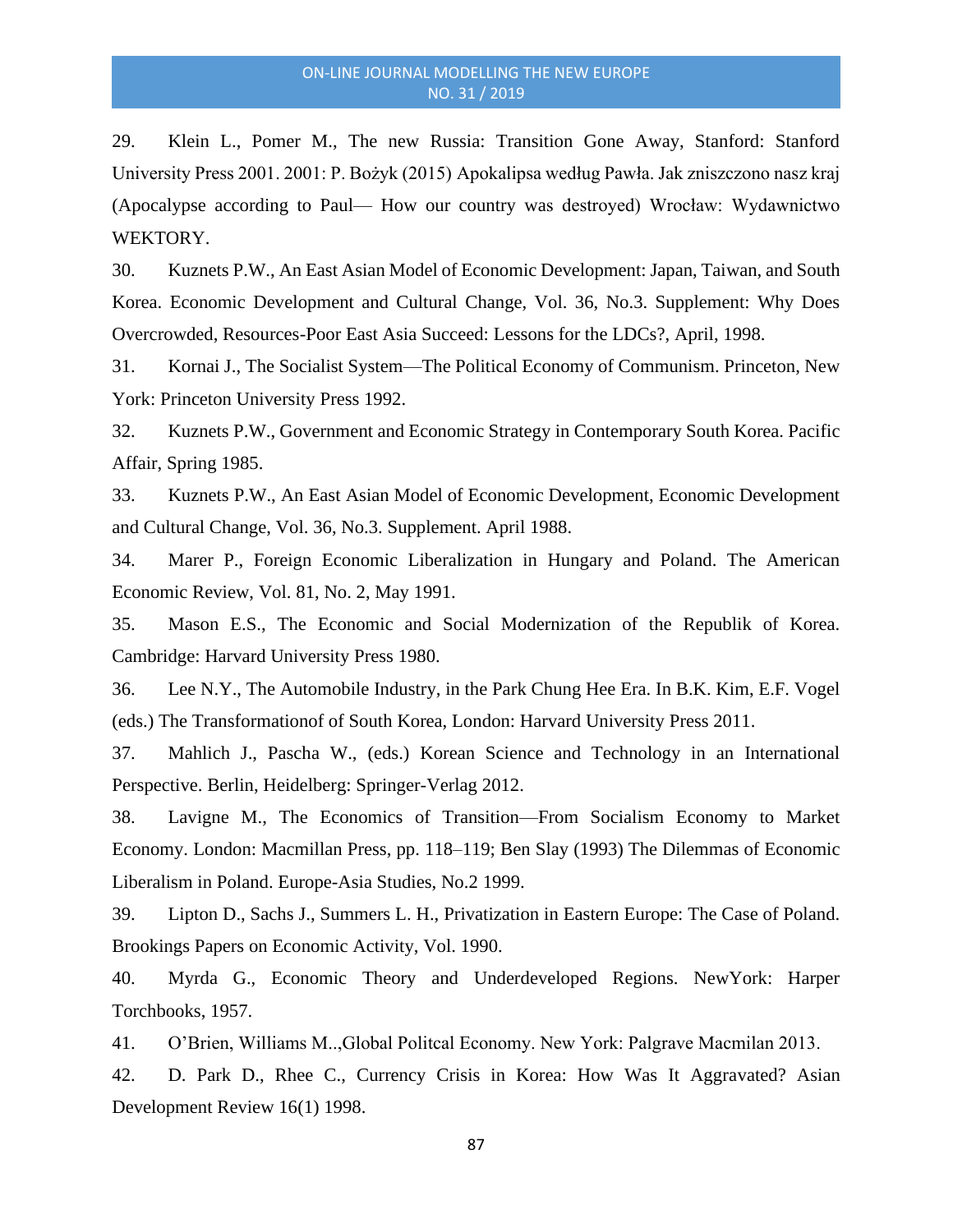24. Piątek D., Szarzec K. Liberalna koncepcja jednostki gospodarującej i jej implikacje dla transformacji gospodarczej (The liberal concept of the economic unit and its implications for economic transformation). In W. Jarmołowicz, M. Ratajczak (eds.) Liberalizm we współczesnej gospodarce (Liberalism in the contemporary economy). Poznań: Wydawnictwo Akademii Ekonomicznej w Poznaniu 2008.

25. Ricardo D., On the principles of Political Economy and Taxation. In The works and correspondence of David Ricardo, Vol. 1, Liberty Fund, IncIndianapolis 2004.

26. Rodrik D., Economics Rules: The Rights and Wrongs of the Dismal Science. Norton & Company, Inc., New York 2015.

27. Rosenstein-Rodan P.N. Problems of Industrialization of Eastern and South-Eastern Europe. Economic Journal no.53, 1943.

28. Rostow W.,The Stages of Economic Growth. Cambridge: Cambridge University Press 1960.

29. Samuelson P., Foundations of Economic Analysis. Cambridge, Mass.: Harvard University Press, 1983.

30. Shinohara M., Yanagihara T., Suk Kim K., The Japanese and Korean Experience in Managing Development. Washington: World Bank Working Paper no. 574,1983.

31. Slay B.,The Dilemmas of Economic Liberalism in Poland, Europe-Asia Studies, No.2, 1993.

32. Stiglitz J., Greenwald B., Creating a learning society: a new approach to growth,

development, and social progress. Columbia: Columbia University Press 2015.

33. Stiglitz J., Globalization and Its Discontent. New York: Norton; S. Cohen (2000) Failed Crusade: America and the tragedy of Communist Russia, New York-London 2002.

34. Wade R., Governing the market— Economic Theory and the Role of Government in East Asian Industrialization, Princeton University Press, Princeton 2003.

35. M. Weidenbaum, The use of social science research in the federal administration. Paper presented at Conference on Social Science and National Policy, Rutgers University 1969.

36. Williamson J., Latin American Adjustment: How Much Has Happened. Washington DC: Institute for International Economics 1990.

37. Wróbel A.,) Paula Prebischa wizja gospodarki światowej i jego rola w rozwoju teorii wymiany międzynarodowej (Paul Prebisch's vision of the global economy and its role in the